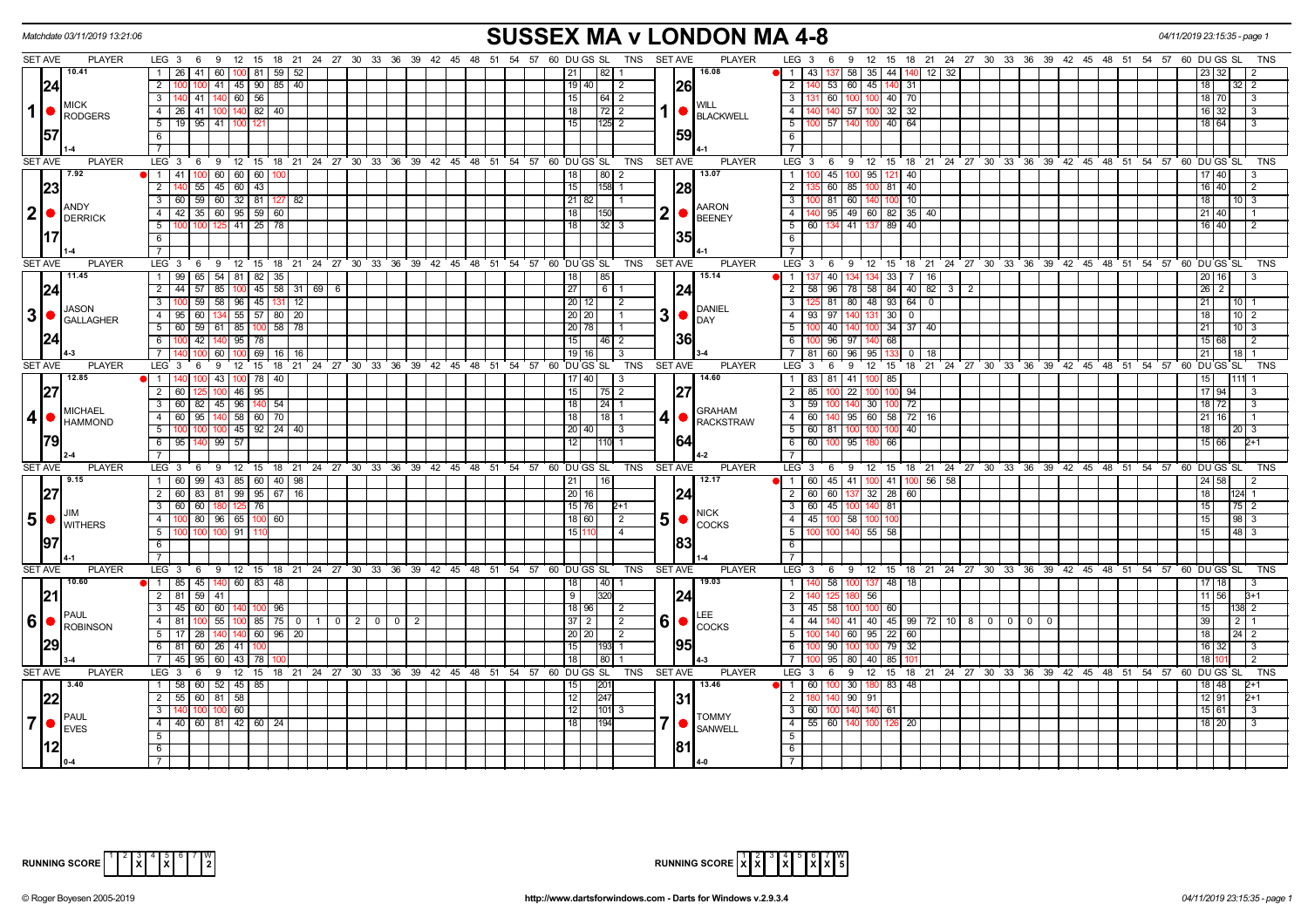|                |      | Matchdate 03/11/2019 13:21:06     |                                     |                 |              |                 |                              |             |                |                |  |                                     |       |    |  |                |                                                       |               |            |                |    | <b>SUSSEX MA v LONDON MA 4-8</b>  |                    |           |                    |                 |               |                                |                                    |  |                            |  |  |                                                            |                 |    | 04/11/2019 23:15:50 - page 2 |  |
|----------------|------|-----------------------------------|-------------------------------------|-----------------|--------------|-----------------|------------------------------|-------------|----------------|----------------|--|-------------------------------------|-------|----|--|----------------|-------------------------------------------------------|---------------|------------|----------------|----|-----------------------------------|--------------------|-----------|--------------------|-----------------|---------------|--------------------------------|------------------------------------|--|----------------------------|--|--|------------------------------------------------------------|-----------------|----|------------------------------|--|
| <b>SET AVE</b> |      | <b>PLAYER</b>                     | LEG <sub>3</sub>                    | - 6             | - 9          | 12              | 15                           |             |                |                |  |                                     |       |    |  |                | 18 21 24 27 30 33 36 39 42 45 48 51 54 57 60 DU GS SL |               | TNS        | <b>SET AVE</b> |    | <b>PLAYER</b>                     | LEG 3              | - 6       | 9                  |                 |               |                                |                                    |  |                            |  |  | 12 15 18 21 24 27 30 33 36 39 42 45 48 51 54 57 60 DUGS SL |                 |    | <b>TNS</b>                   |  |
|                |      | 14.29                             | 85                                  |                 | 40           |                 | 16                           | 40          |                |                |  |                                     |       |    |  |                | 16   40                                               | $2 + 1$       |            |                |    | 10.52                             |                    | 30        | 60                 | 125             | 30            |                                |                                    |  |                            |  |  |                                                            |                 |    | 1561<br>2                    |  |
|                | 23   |                                   | $\overline{2}$<br>$\overline{1}$ 45 | 81              | 60           | 60              | 121                          |             |                |                |  |                                     |       |    |  | 18             |                                                       | 26   2        |            |                | 23 |                                   | 2                  | 43<br>95  | 60                 |                 |               | 60 97 46                       |                                    |  |                            |  |  |                                                            | 20 46           |    |                              |  |
|                |      |                                   | 3   60                              |                 | 1001         |                 | 81 85 99 68 4                |             | $\overline{4}$ |                |  |                                     |       |    |  | 23             | 4                                                     |               |            |                |    |                                   |                    | 100       | 26   84            |                 |               | 83 43 41 92                    |                                    |  |                            |  |  |                                                            | 21              |    | $32 \mid 1$                  |  |
| 8 <sup>1</sup> |      | <b>DARREN</b><br><b>I</b> CHAPMAN | $\overline{4}$<br>l 81              |                 | -41          | 85              |                              | $\mathbf 0$ |                |                |  |                                     |       |    |  | 18             |                                                       | $94$   2      |            | 8 <sup>1</sup> |    | <b>LEWIS</b><br>MCGURN            |                    | 58<br>36  | 60                 | 98              |               | 84   40                        |                                    |  |                            |  |  |                                                            | 19 40           |    |                              |  |
|                |      |                                   | 5   59                              | 100             |              | 68 I 44 I       | $100$ 58 $\overline{52}$     |             |                |                |  |                                     |       |    |  | 21             |                                                       | $\sqrt{20}$ 2 |            |                |    |                                   | 5                  |           | 100 59 41 85 60 56 |                 |               |                                |                                    |  |                            |  |  |                                                            | 20 56           |    | 2                            |  |
|                |      |                                   | 6                                   | 45              |              |                 | $\mathbf 0$                  | 40   22     | $\Omega$       |                |  |                                     |       |    |  | 24             |                                                       | $14B+1$       |            |                | 48 |                                   | 6                  | 9         | 85   67            |                 |               | 22 <sub>1</sub><br>$\mathbf 0$ | 14 I                               |  |                            |  |  |                                                            | $25$ 2          |    | $2+1$                        |  |
|                |      |                                   |                                     |                 |              |                 |                              |             |                |                |  |                                     |       |    |  |                |                                                       |               |            |                |    |                                   |                    |           |                    |                 |               |                                |                                    |  |                            |  |  |                                                            |                 |    |                              |  |
| <b>SET AVE</b> |      | <b>PLAYER</b>                     | LEG <sub>3</sub>                    | 6               | -9           | 12              | 15                           |             |                |                |  | 18 21 24 27 30 33 36 39 42 45 48 51 |       |    |  |                | 54 57 60 DUGS SL                                      |               | <b>TNS</b> | <b>SET AVE</b> |    | <b>PLAYER</b>                     | LEG <sup>3</sup>   | 6         | 9                  | 12 15           |               |                                |                                    |  |                            |  |  | 18 21 24 27 30 33 36 39 42 45 48 51 54 57 60 DUGS SL       |                 |    | <b>TNS</b>                   |  |
|                |      | 9.25                              | 1 60                                | 60              |              | 44              |                              | 77          | $\sqrt{20}$    |                |  |                                     |       |    |  |                | 20 20                                                 | -2            |            |                |    | 5.63                              |                    | 39        | 60 61              | 85 60           |               | $42 \mid 88$                   |                                    |  |                            |  |  |                                                            | 21              | 66 |                              |  |
|                | 26   |                                   | $\overline{2}$                      | 58              |              |                 | $60$ 58 90 60 40             |             |                |                |  |                                     |       |    |  |                | 21   40                                               |               |            |                | 24 |                                   |                    | 60        |                    |                 | 95            | $\Omega$                       |                                    |  |                            |  |  |                                                            | 18              | 6  |                              |  |
|                |      | <b>ROBERT</b>                     | 3<br>96                             | 100             | 59           |                 | 66                           |             |                |                |  |                                     |       |    |  |                | 14 66                                                 | $2+1$         |            |                |    |                                   | -3                 | 83<br>100 | 85                 | 99              | 28            |                                |                                    |  |                            |  |  |                                                            | 15              |    | 106                          |  |
| 9 <sup>1</sup> |      | <b>ICOLLINS</b>                   | 4 56                                |                 |              |                 | 60   140   130   29   78   8 |             |                |                |  |                                     |       |    |  |                | 21 8                                                  | $\sqrt{2}$    |            | 9 <sup>1</sup> |    | <b>MICHAEL</b><br>$\no$ $ $ POWER | 4                  | 123       | 76 41 35 92 54     |                 |               |                                |                                    |  |                            |  |  |                                                            | 18              | 80 |                              |  |
|                |      |                                   | 5                                   |                 |              |                 |                              |             |                |                |  |                                     |       |    |  |                |                                                       |               |            |                |    |                                   | -5                 |           |                    |                 |               |                                |                                    |  |                            |  |  |                                                            |                 |    |                              |  |
|                | 137  |                                   | 6                                   |                 |              |                 |                              |             |                |                |  |                                     |       |    |  |                |                                                       |               |            |                | 25 |                                   | 6                  |           |                    |                 |               |                                |                                    |  |                            |  |  |                                                            |                 |    |                              |  |
|                |      |                                   | 7                                   |                 |              |                 |                              |             |                |                |  |                                     |       |    |  |                |                                                       |               |            |                |    |                                   | $\overline{7}$     |           |                    |                 |               |                                |                                    |  |                            |  |  |                                                            |                 |    |                              |  |
| <b>SET AVE</b> |      | <b>PLAYER</b>                     | LEG <sub>3</sub>                    | - 6             | -9           | $^{\degree}$ 12 | 15                           |             |                |                |  |                                     |       |    |  |                | 18 21 24 27 30 33 36 39 42 45 48 51 54 57 60 DUGS SL  |               | TNS        | <b>SET AVE</b> |    | <b>PLAYER</b>                     | LEG <sup>'</sup> 3 | 6         | <sup>9</sup>       | 12              | $^{\circ}$ 15 |                                |                                    |  |                            |  |  | 18 21 24 27 30 33 36 39 42 45 48 51 54 57 60 DUGS SL       |                 |    | <b>TNS</b>                   |  |
|                |      | 7.84                              | 60                                  | 81              | 59           |                 | 60   81                      |             | $44$ 76 0      | 40             |  |                                     |       |    |  |                | 26 40                                                 |               |            |                |    | 5.40                              |                    | 25        | 98                 | 100 41          |               | $73 \mid 60 \mid$              | $\overline{0}$                     |  |                            |  |  |                                                            | 24              | 4  | $\overline{2}$               |  |
|                | 23   |                                   | 2 <sub>1</sub>                      |                 |              |                 | $\sqrt{59}$ 54 48            |             |                |                |  |                                     |       |    |  |                | 18 48                                                 | IЗ            |            |                | 22 |                                   | $\overline{2}$     |           | $45$ 78            |                 | $40$ 60 94    |                                |                                    |  |                            |  |  |                                                            | 18              |    | $84$ 1                       |  |
|                |      |                                   | 3                                   | 96              | 26           |                 | 100 49 81 38 64              |             |                |                |  |                                     |       |    |  |                | $24 64$                                               |               |            |                |    | <b>MATHEW</b>                     |                    | 82        | $95 \mid 82$       |                 |               | 26 60 30 98                    |                                    |  |                            |  |  |                                                            | $\overline{21}$ | 28 |                              |  |
| hd∙            |      | <b>JENNINGS</b>                   | $\overline{4}$                      | 55              |              |                 | 66 36                        |             |                |                |  |                                     |       |    |  |                | $17$ 36                                               | <u>B</u>      |            |                |    | $10o$ wood                        | $\overline{4}$     | 45        | $100$ 44           |                 | $140$ 60 56   |                                |                                    |  |                            |  |  |                                                            | 18              |    | $\overline{56}$ 2            |  |
|                |      |                                   | 5                                   |                 |              |                 |                              |             |                |                |  |                                     |       |    |  |                |                                                       |               |            |                |    |                                   | 5                  |           |                    |                 |               |                                |                                    |  |                            |  |  |                                                            |                 |    |                              |  |
|                | 158  |                                   | 6                                   |                 |              |                 |                              |             |                |                |  |                                     |       |    |  |                |                                                       |               |            |                | 62 |                                   | 6                  |           |                    |                 |               |                                |                                    |  |                            |  |  |                                                            |                 |    |                              |  |
|                |      |                                   |                                     |                 |              |                 |                              |             |                |                |  |                                     |       |    |  |                |                                                       |               |            |                |    |                                   |                    |           |                    |                 |               |                                |                                    |  |                            |  |  |                                                            |                 |    |                              |  |
| <b>SET AVE</b> |      | <b>PLAYER</b>                     | LEG <sub>3</sub>                    | -6              | -9           | 12              | 15                           | 18          | $^{\circ}$ 21  | 24 27 30 33 36 |  | 39 42 45                            | 48 51 |    |  |                | 54 57 60 DUGS SL                                      |               | <b>TNS</b> | <b>SET AVE</b> |    | <b>PLAYER</b>                     | $LEG^3$ 3          | 6         | 9                  | 12              | 15            |                                |                                    |  |                            |  |  | 18 21 24 27 30 33 36 39 42 45 48 51 54 57                  | 60 DU GS SL     |    | <b>TNS</b>                   |  |
|                |      | 13.79                             | 59                                  | 60              |              | 85              |                              |             |                |                |  |                                     |       |    |  | 15             |                                                       | $57$   2      |            |                |    | 16.20                             |                    | 95<br>-81 |                    | 42              |               | 43                             |                                    |  |                            |  |  |                                                            | 18 43           |    | 2                            |  |
|                | 29   |                                   | 2 <sup>1</sup>                      |                 |              | 85              | 18                           |             |                |                |  |                                     |       |    |  | 15             |                                                       | $18$   3      |            |                | 32 |                                   | 2                  | 60        | 60                 | 100             |               |                                |                                    |  |                            |  |  |                                                            | 15 14           |    | l 3                          |  |
|                |      | <b>JASON</b>                      | 3   81                              | 45              |              | 100 134 45      |                              |             |                |                |  |                                     |       |    |  | 15             |                                                       | 96 2          |            |                |    | <b>RITCHIE</b>                    | $\mathbf{3}$       | 100       | $100$ 83 58 100 60 |                 |               |                                |                                    |  |                            |  |  |                                                            | 17 60           |    | 3                            |  |
| 11             |      | <b>YATES</b>                      | $\overline{4}$                      |                 | 40           |                 | 100                          | -36         |                |                |  |                                     |       |    |  |                | $16 \mid 36 \mid$                                     | I 4           |            |                |    | EDHOUSE                           | $\overline{4}$     | 95        | - 60 I             | 140             | 93            |                                |                                    |  |                            |  |  |                                                            | 15              |    | 13 I 2                       |  |
|                |      |                                   | $5 \mid 41 \mid 58 \mid$            |                 |              |                 |                              |             |                |                |  |                                     |       |    |  | 9 <sup>°</sup> |                                                       | $302$ 1       |            |                |    |                                   | 5                  | 139       |                    | 42              |               |                                |                                    |  |                            |  |  |                                                            | $11 \mid 42$    |    | $3+1$                        |  |
|                | 1031 |                                   | 6                                   |                 |              |                 |                              |             |                |                |  |                                     |       |    |  |                |                                                       |               |            |                | 79 |                                   | 6                  |           |                    |                 |               |                                |                                    |  |                            |  |  |                                                            |                 |    |                              |  |
|                |      |                                   | $\overline{7}$                      |                 |              |                 |                              |             |                |                |  |                                     |       |    |  |                |                                                       |               |            |                |    |                                   | $\overline{7}$     |           |                    |                 |               |                                |                                    |  |                            |  |  |                                                            |                 |    |                              |  |
| <b>SET AVE</b> |      | <b>PLAYER</b>                     | LEG <sub>3</sub>                    | - 6             | -9           | 12              | 15                           |             |                |                |  | 18 21 24 27 30 33 36 39 42 45       | 48    | 51 |  |                | 54 57 60 DU GS SL                                     |               | TNS        | <b>SET AVE</b> |    | <b>PLAYER</b>                     | LEG <sub>3</sub>   |           | 69                 | 12 15           |               |                                |                                    |  | 18 21 24 27 30 33 36 39 42 |  |  | 45 48 51 54 57                                             | 60 DU GS SL     |    | <b>TNS</b>                   |  |
|                |      | 10.73                             |                                     |                 | 60           |                 | 45                           | 36          |                |                |  |                                     |       |    |  | 18             |                                                       | $40$   2      |            |                |    | 13.40                             |                    | 50        | 60                 | 99              | 90            | 63                             |                                    |  |                            |  |  |                                                            | 18 63           |    |                              |  |
|                | 122  |                                   | 2 <sup>1</sup>                      | 31              |              |                 | 45   87   28   50   45       |             |                |                |  |                                     |       |    |  | 21             |                                                       | $115$ 1       |            |                | 23 |                                   | 2                  | 59<br>95  | 60                 |                 |               |                                | 68 59 85 55 20                     |  |                            |  |  |                                                            | 23 20           |    |                              |  |
|                |      | <b>TONY</b>                       | $\mathbf{3}$<br>l 83                | 95              | 98           |                 | 89                           | $18$   18   |                |                |  |                                     |       |    |  | 20             | 18                                                    | I 1           |            |                |    |                                   | $\mathbf{3}$       | 81        | 45                 | 76              |               | 49                             |                                    |  |                            |  |  |                                                            | 18              |    | 10 <sup>2</sup>              |  |
| 12I            |      | <b>AYRES</b>                      | 4 60                                | 69 I            |              |                 | 45   97   62   60   48   60  |             |                |                |  |                                     |       |    |  |                | 24 60                                                 |               |            |                |    | 12 <sup>O</sup> BLACKWELL         | 4                  |           | 30   30            |                 |               |                                | 140 45 96 10 8                     |  |                            |  |  |                                                            | 24              |    | 2 2                          |  |
|                |      |                                   | $5 \mid 26$                         |                 |              |                 | 58                           | $62$   20   |                |                |  |                                     |       |    |  |                | $21$ 20                                               | l 3           |            |                |    |                                   | 51                 | 60        | 35 1               | 10 <sup>1</sup> | 58            |                                |                                    |  |                            |  |  |                                                            | 18              |    | $582+1$                      |  |
|                | 1901 |                                   | 6 5 5                               | 28 <sup>1</sup> |              |                 | 180 28 60 80 66              |             |                |                |  |                                     |       |    |  | 21             |                                                       | 4 h+1         |            |                | 70 |                                   |                    | 100       |                    |                 |               |                                | $140$ $140$ $155$ $159$ $34$ $152$ |  |                            |  |  |                                                            | 23 52           |    | $\overline{2}$               |  |
|                |      |                                   | 7 76                                |                 | $85 \mid 81$ |                 | 135 56 64 0                  |             |                |                |  |                                     |       |    |  | 21             |                                                       | 4   1         |            |                |    |                                   |                    | 180       | 41 81 59 40 20 80  |                 |               |                                |                                    |  |                            |  |  |                                                            | $21 \mid 80$    |    | $1+1$                        |  |

| IOP:                 | - 27.07                        | ∣OP | $-$ use 32.7 $-$                    |
|----------------------|--------------------------------|-----|-------------------------------------|
| <b>RUNNING SCORE</b> | $\mathbf{I} \times \mathbf{I}$ |     | ccop<br>.<br>.<br>.<br>. .<br>^ * ^ |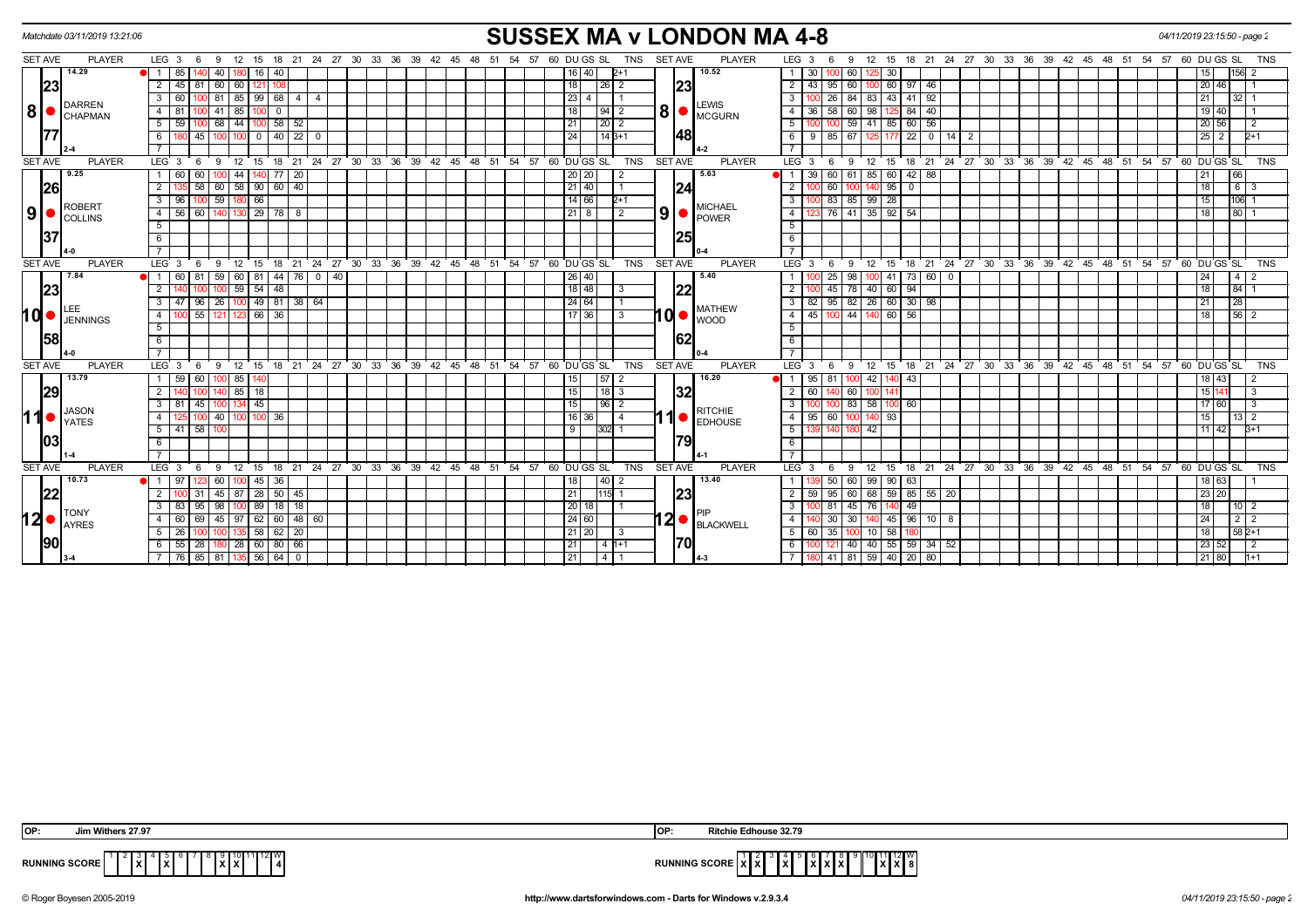| <b>SUSSEX MA</b>      |     |              |      |       |             |            |             |            |             |     |             | LONDON MA            |     |      |              |            |             |            |             |            |      |     |                |
|-----------------------|-----|--------------|------|-------|-------------|------------|-------------|------------|-------------|-----|-------------|----------------------|-----|------|--------------|------------|-------------|------------|-------------|------------|------|-----|----------------|
| <b>PLAYER</b>         | W/L | <b>ILWON</b> | LOST | AVE   | <b>TAVE</b> | <b>PTS</b> | <b>DRTS</b> | <b>TON</b> | <b>TON+</b> | 180 | <b>TONS</b> | <b>IPLAYER</b>       | W/L | LWON | LOST         | <b>AVE</b> | <b>TAVE</b> | <b>PTS</b> | <b>DRTS</b> | <b>TON</b> | TON+ | 180 | <b>TONS</b>    |
| <b>Mick Rodgers</b>   |     |              |      | 24.57 |             | 2162       | 88          |            |             |     |             | Will Blackwell       | W   |      |              | 26.59      | 16.08       | 2473       |             |            |      |     | 13             |
| <b>Andy Derrick</b>   |     |              |      | 23.17 | 7.92        | 2085       | 90          |            |             |     |             | Aaron Beenev         | W   |      |              | 28.35      | 13.07       | 2495       |             |            |      |     |                |
| Jason Gallagher       |     |              |      | 24.24 | 1.45        | 3370       | 139         |            |             |     | 10          | Daniel Dav           |     |      |              | 24.36      |             | 3459       | 142         |            |      |     | $\overline{ }$ |
| Michael Hammond       |     |              |      | 27.79 | 12.85       | 2779       |             |            |             |     |             | Graham Rackstraw     | W   |      |              | 27.64      | 14.60       | 2875       | 104         |            |      |     | $13+1$         |
| Jim Withers           |     |              |      | 27.97 | 9.15        | 2489       | 89          |            |             |     | 8+1         | Nick Cocks           |     |      |              | 24.83      |             | 2160       | 87          |            |      |     |                |
| Paul Robinson         |     |              |      | 21.29 | 10.60       | 2874       | 135         |            |             |     | -9          | Lee Cocks            | W   |      |              | 24.95      | 19.03       | 3343       | 134         |            |      |     | $16 + 1$       |
| Paul Eves             |     |              |      | 22.12 | 3.40        | 1261       | 57          |            |             |     |             | <b>Tommy Sanwell</b> | W   |      |              | 31.81      | 13.46       | 2004       | 63.         |            |      |     | $10+2$         |
| Darren Chapman        |     |              |      | 23.77 | 14.29       | 2852       |             |            |             |     | $12+2$      | Lewis McGurn         | W   |      |              | 23.48      | 10.52       | 2818       | 120         |            |      |     | $9 + 1$        |
| <b>Robert Collins</b> |     |              |      | 26.37 | 9.25        | 2004       |             |            |             |     | $7+1$       | Michael Power        |     |      |              | 24.25      | 5.63        | 1746       |             |            |      |     |                |
| Lee Jennings          |     |              |      | 23.58 | 7.84        | 2004       | 85          |            |             |     |             | <b>Mathew Wood</b>   |     |      |              | 22.62      | 5.40        | 1832       |             |            |      |     |                |
| Jason Yates           |     |              |      | 29.03 | 13.79       | 2032       |             |            |             |     |             | Ritchie Edhouse      | W   |      |              | 32.79      | 16.20       | 2492       | 76.         |            |      |     | $13 + 1$       |
| <b>Tony Ayres</b>     |     |              |      | 22.90 |             | 3344       | 146         |            |             |     | $9+1$       | <b>Pip Blackwell</b> | W   |      |              | 23.70      | 13.40       | 3437       | 145         |            |      |     | $10+2$         |
| <b>TOTALS</b>         |     | 29           | 36   | 24.48 | 0.00        | 29256      | 1195        | 77         |             |     | $104 + 5$   | <b>I TOTALS</b>      | W   |      | $20^{\circ}$ | 25.84      | 0.00        | 31134      | 1205        | 87         | 34   |     | $128 + 8$      |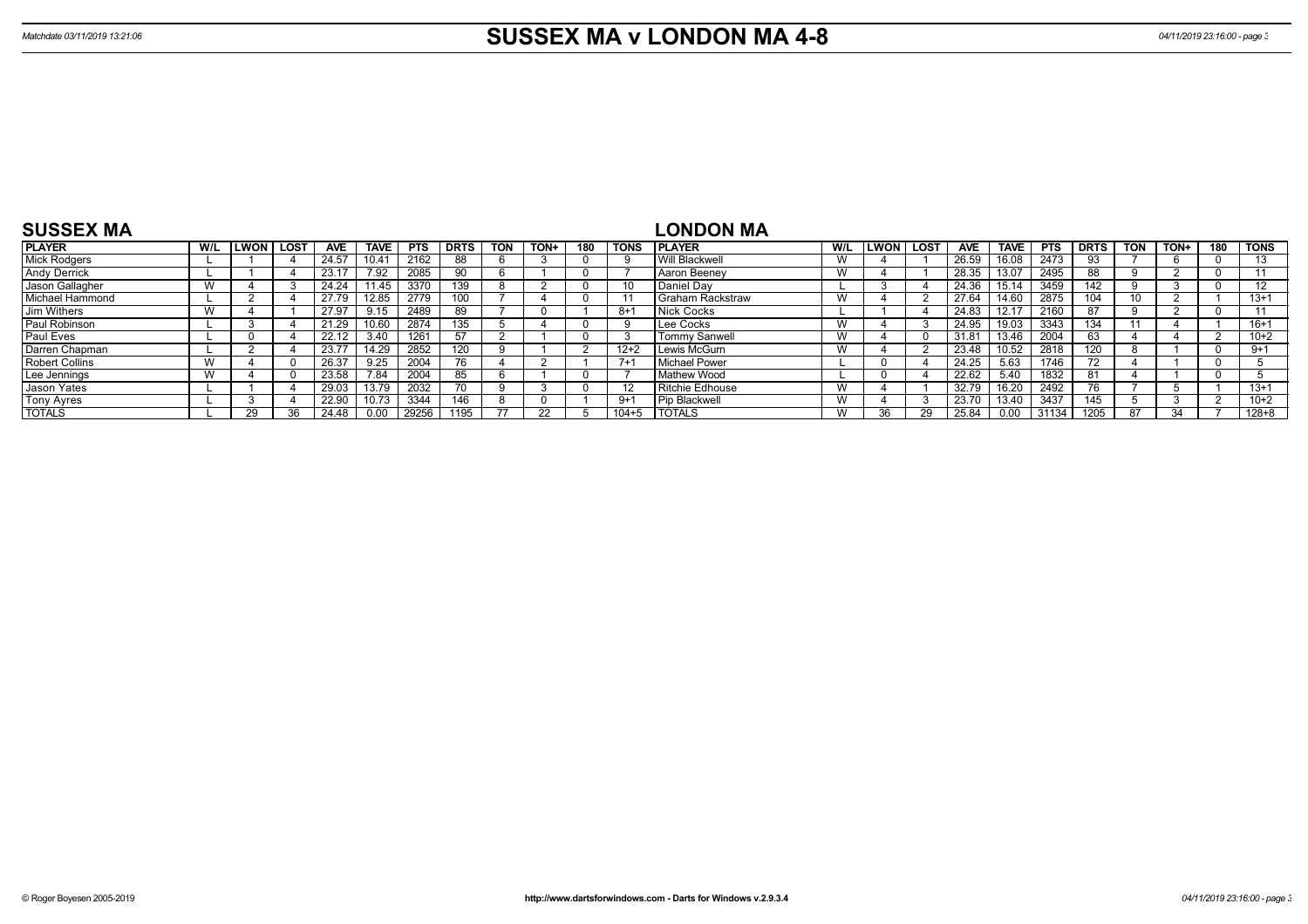| Matchdate 03/11/2019 11:06:50   | <b>SUSSEX WA v LONDON WA 1-5</b><br>04/11/2019 23:15:14 - page 1                                                                                                                                                                                                                                                                                                                                                                                                                                                                                                                                    |                                                              |                                                                                                                                                                                        |  |  |  |  |  |  |  |  |  |  |  |  |
|---------------------------------|-----------------------------------------------------------------------------------------------------------------------------------------------------------------------------------------------------------------------------------------------------------------------------------------------------------------------------------------------------------------------------------------------------------------------------------------------------------------------------------------------------------------------------------------------------------------------------------------------------|--------------------------------------------------------------|----------------------------------------------------------------------------------------------------------------------------------------------------------------------------------------|--|--|--|--|--|--|--|--|--|--|--|--|
| <b>PLAYER</b><br><b>SET AVE</b> | LEG <sub>3</sub><br>LEG <sub>3</sub><br>21 24 27 30 33 36 39 42 45<br>60 DU GS SL<br><b>SET AVE</b><br><b>PLAYER</b><br>18 21 24 27 30 33 36 39 42 45<br>60 DU GS SL<br>9<br>- 12<br>15<br>18<br>57<br>TNS<br>12<br>15<br>48<br>51<br>54<br>57<br><b>TNS</b><br>- 6<br>48<br>54<br>-9<br>-51<br>-6<br>5.04<br>2.56<br>$24 \mid 32$<br>22<br>$75$ 66<br>21 66<br>59<br>79<br> 41 2<br>●I 1 I<br>41<br>18  <br>-41<br>$-121$<br>21<br>  25   23   121<br>2   47   61   95   95   46   97   60<br>20 60<br>$\overline{2}$<br>$\overline{21}$<br>45 I<br>79 83<br>  8   2<br>117<br><b>TARA</b><br>_ISA |                                                              |                                                                                                                                                                                        |  |  |  |  |  |  |  |  |  |  |  |  |
|                                 |                                                                                                                                                                                                                                                                                                                                                                                                                                                                                                                                                                                                     |                                                              |                                                                                                                                                                                        |  |  |  |  |  |  |  |  |  |  |  |  |
|                                 |                                                                                                                                                                                                                                                                                                                                                                                                                                                                                                                                                                                                     |                                                              |                                                                                                                                                                                        |  |  |  |  |  |  |  |  |  |  |  |  |
| 1  <br><b>WITHERS</b>           | 47   29   81   95   45   31<br>$-45$<br>3<br>33 <sup>1</sup>                                                                                                                                                                                                                                                                                                                                                                                                                                                                                                                                        | 24<br>l 95<br><b>DEAMER</b>                                  | $95 \mid 45 \mid 79 \mid 83 \mid$<br>25 16<br>$35$   0   53   16<br>3 I<br>95                                                                                                          |  |  |  |  |  |  |  |  |  |  |  |  |
| 57                              | $\overline{4}$                                                                                                                                                                                                                                                                                                                                                                                                                                                                                                                                                                                      |                                                              | $\overline{4}$                                                                                                                                                                         |  |  |  |  |  |  |  |  |  |  |  |  |
|                                 | 5                                                                                                                                                                                                                                                                                                                                                                                                                                                                                                                                                                                                   |                                                              | 5                                                                                                                                                                                      |  |  |  |  |  |  |  |  |  |  |  |  |
| <b>SET AVE</b><br><b>PLAYER</b> | LEG <sub>3</sub><br>36<br>$39 \quad 42$<br>45 48 51<br>54<br>- 12<br>15<br>24 27 30 33<br>57<br>9<br>18<br>21<br>- 6                                                                                                                                                                                                                                                                                                                                                                                                                                                                                | 60 DUGS SL<br><b>TNS</b><br><b>SET AVE</b><br><b>PLAYER</b>  | $LEG^3$ 3<br>$24$ 27 30 33 36 39 42 45 48 51<br>54<br>$57$ 60 DUGS SL<br><b>TNS</b><br>12<br>18 21<br>-9<br>15<br>-6                                                                   |  |  |  |  |  |  |  |  |  |  |  |  |
| 6.46                            | 45<br>43<br>15<br>36<br>-5                                                                                                                                                                                                                                                                                                                                                                                                                                                                                                                                                                          | 2.40<br>39                                                   | 60<br>$98$ 30 32<br>33<br>l 41<br>68<br>- 0<br>36 I                                                                                                                                    |  |  |  |  |  |  |  |  |  |  |  |  |
| <b>HAYLEY</b>                   | 41<br>$\overline{2}$<br>$\overline{26}$<br>$\overline{60}$<br>30<br>60                                                                                                                                                                                                                                                                                                                                                                                                                                                                                                                              | $19_{\rm SHAZ}$<br>18<br>203                                 | 37<br>20 79<br>$\overline{2}$<br>$42 \mid 79$<br>$\overline{2}$<br>43                                                                                                                  |  |  |  |  |  |  |  |  |  |  |  |  |
| 2 <br>PHILLIPS                  | 60<br>$36$ 30 50<br>$\sqrt{95}$<br>$\mathbf{3}$<br>45<br>64                                                                                                                                                                                                                                                                                                                                                                                                                                                                                                                                         | ♪<br><b>DEBOO</b><br>23 50                                   | 59 25<br>60<br>85<br>$39 \mid 97$<br>21<br>3 I<br>60<br><b>76</b>                                                                                                                      |  |  |  |  |  |  |  |  |  |  |  |  |
|                                 | 28<br>45 41 82<br>46<br>100 60<br>4 I<br>11                                                                                                                                                                                                                                                                                                                                                                                                                                                                                                                                                         | COSTELLO<br>24<br> 88 1<br>15                                | $28 \mid 58$<br>$32 \mid 40$<br>98<br>95 28<br>$\sqrt{27}$ 40<br>4 I<br>62<br>-60 I                                                                                                    |  |  |  |  |  |  |  |  |  |  |  |  |
|                                 | 50<br>$49$ 70<br>5<br>45<br>43<br>28                                                                                                                                                                                                                                                                                                                                                                                                                                                                                                                                                                | $116$   2<br>24<br>$3-2$                                     | 45<br>95<br>60<br>$85$   91<br>40<br>22 40<br>5   41<br>44                                                                                                                             |  |  |  |  |  |  |  |  |  |  |  |  |
| <b>SET AVE</b><br><b>PLAYER</b> | 24 27 30 33 36 39 42 45 48 51 54 57 60 DUGS SL<br>LEG <sub>3</sub><br>12<br>15<br>21<br>$\mathbf{q}$<br>18<br>-6                                                                                                                                                                                                                                                                                                                                                                                                                                                                                    | <b>TNS</b><br><b>SET AVE</b><br><b>PLAYER</b>                | 24 27 30 33 36 39 42 45 48 51 54 57 60 DUGS SL<br>LEG <sub>3</sub><br>21<br><b>TNS</b><br>12 <sup>2</sup><br>15<br>18<br>Q                                                             |  |  |  |  |  |  |  |  |  |  |  |  |
| 4.19<br> 20                     | 38 43 65 40<br>60<br>35   60                                                                                                                                                                                                                                                                                                                                                                                                                                                                                                                                                                        | 5.80<br>25 40                                                | 58 22 60 60<br>62<br>43<br>33<br>41 I<br>41<br>l 27 I<br>81                                                                                                                            |  |  |  |  |  |  |  |  |  |  |  |  |
| KELLY                           | $\overline{2}$<br>60<br>$25 \mid 40$<br>75<br>92 <sub>1</sub><br>$\mathbf{0}$                                                                                                                                                                                                                                                                                                                                                                                                                                                                                                                       | 21 <br>$1291+1$<br><b>MANDY</b>                              | $30 \mid 89$<br>21 89<br>$2 \mid 81$<br>60<br>100 41<br>$\overline{2}$                                                                                                                 |  |  |  |  |  |  |  |  |  |  |  |  |
| 3 <sup>1</sup><br><b>I</b> RYAN | 60<br>$96 \mid 44 \mid$<br>65<br>$\mathbf{3}$<br>46                                                                                                                                                                                                                                                                                                                                                                                                                                                                                                                                                 | 3<br>15<br>1190<br><b>SOLOMONS</b>                           | 45<br>47<br>88<br>17 88<br>$3 \mid 81$<br>2<br>40                                                                                                                                      |  |  |  |  |  |  |  |  |  |  |  |  |
| 62                              | 44 21 22 60 60 120<br>70 72<br>4 I                                                                                                                                                                                                                                                                                                                                                                                                                                                                                                                                                                  | 24<br>$132$ 1<br>10                                          | 60   75   46   59   40   40<br>4   41<br>22 40<br>$\overline{1}$                                                                                                                       |  |  |  |  |  |  |  |  |  |  |  |  |
|                                 | $5^{\circ}$                                                                                                                                                                                                                                                                                                                                                                                                                                                                                                                                                                                         |                                                              | 5                                                                                                                                                                                      |  |  |  |  |  |  |  |  |  |  |  |  |
| <b>SET AVE</b><br><b>PLAYER</b> | $36$ $39$ $42$ $45$ $48$ $51$<br>LEG <sub>3</sub><br>$24$ 27 30 33<br>54<br>57<br>$^{\circ}$ 12<br>15<br>21<br>- 6<br>9<br>18                                                                                                                                                                                                                                                                                                                                                                                                                                                                       | 60 DUGS SL<br><b>TNS</b><br><b>SET AVE</b><br><b>PLAYER</b>  | $LEG^3$ 3<br>15 18 21 24 27 30 33 36 39 42 45 48 51<br>$54$ $57$ 60 DUGS SL<br><b>TNS</b><br>$12^{\circ}$<br>-9<br>-6                                                                  |  |  |  |  |  |  |  |  |  |  |  |  |
| 1.00<br>I16l                    | $41 \overline{60}$<br><b>DI</b> 1 I<br>50<br>60 60                                                                                                                                                                                                                                                                                                                                                                                                                                                                                                                                                  | 8.41<br>$1130 - 1$<br>18<br> 20                              | $18$ 75<br>60<br>41 85<br>75<br>2                                                                                                                                                      |  |  |  |  |  |  |  |  |  |  |  |  |
| <b>DENISE</b>                   | 30 60 60 58 36 32<br>$\overline{2}$<br>$98$ 60<br>60 l                                                                                                                                                                                                                                                                                                                                                                                                                                                                                                                                              | 30 32<br><b>DEBS</b>                                         | 30<br>100 60<br>78 91 50 5 0<br>30 <sup>7</sup><br>$\sqrt{5}$ 1<br>41                                                                                                                  |  |  |  |  |  |  |  |  |  |  |  |  |
| 4 <sup>1</sup><br><b>IPEAKE</b> | 40 41 26 28 60 92 24 68 20 0 10<br>3 <sup>1</sup><br>35<br>57                                                                                                                                                                                                                                                                                                                                                                                                                                                                                                                                       | 39 10 <br><b>WATLING</b>                                     | $85$   22   36   30   20   15   0<br>$\overline{5}$<br>36 81 85 41<br>36<br>3 I<br>45                                                                                                  |  |  |  |  |  |  |  |  |  |  |  |  |
| 12                              | $141$ 55 $40$<br>$\overline{4}$<br>60<br>41 41<br>11                                                                                                                                                                                                                                                                                                                                                                                                                                                                                                                                                | 21<br>212<br>128                                             | 43<br>$121$ 45<br>$24 \mid 45 \mid 40$<br>23 40<br>43<br>$\overline{2}$<br>4                                                                                                           |  |  |  |  |  |  |  |  |  |  |  |  |
|                                 | 26<br>5<br>60<br>45<br>83<br>95   60                                                                                                                                                                                                                                                                                                                                                                                                                                                                                                                                                                | 18<br>1132                                                   | 16 40<br>$\overline{2}$<br>5 I<br>55<br>85<br>81<br>40                                                                                                                                 |  |  |  |  |  |  |  |  |  |  |  |  |
| <b>SET AVE</b><br><b>PLAYER</b> | 33<br>36<br>39<br>48<br>54<br>LEG <sub>3</sub><br>24<br>27<br>30<br>42<br>45<br>51<br>57<br>21                                                                                                                                                                                                                                                                                                                                                                                                                                                                                                      | 60 DU GS SL<br><b>TNS</b><br><b>SET AVE</b><br><b>PLAYER</b> | 24<br>$30 \quad 33$<br>36<br>39 42<br>$48 \t 51$<br>54<br>57<br>60 DU GS SL<br>LEG <sup>®</sup><br>21<br>27<br>45<br><b>TNS</b><br>18                                                  |  |  |  |  |  |  |  |  |  |  |  |  |
| 2.50                            | 40<br>45<br>26<br>40                                                                                                                                                                                                                                                                                                                                                                                                                                                                                                                                                                                | 5.78<br>21                                                   | 26<br>60<br>60 59<br>24 70<br>60<br>85<br>70                                                                                                                                           |  |  |  |  |  |  |  |  |  |  |  |  |
| <b>ASHLEIGH</b>                 | 40<br>$\overline{2}$<br>85 32 54<br>58<br>$15 \mid 60$<br>32                                                                                                                                                                                                                                                                                                                                                                                                                                                                                                                                        | 26 32 <br><b>NIKKI</b>                                       | 24<br>40<br>46 30<br>$100$ 38<br> 40 <br>28<br>$-41$                                                                                                                                   |  |  |  |  |  |  |  |  |  |  |  |  |
| 5 <sup>1</sup><br><b>TURNER</b> | 85<br>$41 \mid 28 \mid 45 \mid 91$<br>$\overline{\phantom{a}3}$<br>60 66<br>85                                                                                                                                                                                                                                                                                                                                                                                                                                                                                                                      | 5<br>23 91<br><b>PATTEN</b>                                  | 60 60<br>$55$   42   34<br>24<br>$\sqrt{24}$ 1<br>3 I<br>41<br>45                                                                                                                      |  |  |  |  |  |  |  |  |  |  |  |  |
| <u> 12</u>                      | 43<br>30 <sub>1</sub><br>$18$ 13<br>30 59<br>44 20 10 0 10<br>$\overline{4}$<br>13 60<br>81                                                                                                                                                                                                                                                                                                                                                                                                                                                                                                         | 43 10<br>100                                                 | 42<br>$\begin{array}{c c c c c} \hline 2 & 2 \\ \hline \end{array}$<br>85<br>40<br>$-41$ 71<br>2 <sub>1</sub><br>$\overline{4}$<br>60<br>$0$   0<br>$0$   0<br>$\overline{\mathbf{0}}$ |  |  |  |  |  |  |  |  |  |  |  |  |
|                                 | 5                                                                                                                                                                                                                                                                                                                                                                                                                                                                                                                                                                                                   |                                                              | 5                                                                                                                                                                                      |  |  |  |  |  |  |  |  |  |  |  |  |
| <b>PLAYER</b><br><b>SET AVE</b> | LEG <sub>3</sub><br>21<br>24<br>27<br>30 33<br>$36 \quad 39 \quad 42 \quad 45$<br>48<br>51<br>54<br>57<br>$\mathbf{q}$<br>12<br>15<br>18<br>6                                                                                                                                                                                                                                                                                                                                                                                                                                                       | 60 DU GS SL<br><b>TNS</b><br><b>SET AVE</b><br><b>PLAYER</b> | LEG 3<br>12<br>$^{\circ}$ 21<br>24<br>$\frac{1}{27}$<br>$30 \quad 33$<br>36 39 42<br>45<br>$48 \t 51$<br>54 57<br>60 DU GS SL<br><b>TNS</b><br>9<br>15<br>18<br>6                      |  |  |  |  |  |  |  |  |  |  |  |  |
| 4.38<br>l15I                    | 85 40<br>86 20<br>39<br>$70$   41<br>26   81                                                                                                                                                                                                                                                                                                                                                                                                                                                                                                                                                        | 7.64<br>28 20<br>15                                          | 68 <br>47<br>41 <sup>1</sup><br>26<br>81 66<br>  27  <br>26                                                                                                                            |  |  |  |  |  |  |  |  |  |  |  |  |
| <b>DISNEY</b>                   | $\overline{2}$<br>$\overline{70}$<br>43<br>$30 \mid 53$<br>$\overline{3}$<br>28                                                                                                                                                                                                                                                                                                                                                                                                                                                                                                                     | $\overline{18}$<br>274<br><b>STEPH</b>                       | $\overline{2}$<br>85<br>28<br>81<br>58 104<br>21<br>85<br>60<br>$\overline{1}$                                                                                                         |  |  |  |  |  |  |  |  |  |  |  |  |
| 6 <br><b>DUNBAR</b>             | 3 <sup>1</sup><br>98<br>41 66 59 8 36 24 12<br>$1200$<br>45<br>53   45<br>$\overline{0}$<br>$\overline{\phantom{0}}$ 0                                                                                                                                                                                                                                                                                                                                                                                                                                                                              | 6<br>45<br>$\overline{2}$<br><b>STUTLEY</b>                  | 26<br>44 8<br>28<br>81   58<br>$0$   23   0   31<br>$3 \mid 81$<br>30<br>$\mathbf 0$<br>8<br>l 1<br>9                                                                                  |  |  |  |  |  |  |  |  |  |  |  |  |
| 38                              | 85 97 54<br>45<br>$100$ 60<br>4 I<br>60                                                                                                                                                                                                                                                                                                                                                                                                                                                                                                                                                             | 20 54 <br>88                                                 | $43 \mid 26 \mid$<br>60<br>$44$   10<br>21<br>$\overline{2}$<br>4 I<br>118<br>100                                                                                                      |  |  |  |  |  |  |  |  |  |  |  |  |
|                                 | 100 35 43 45 138 0<br>$5 \mid 26 \mid$<br>$\begin{array}{c c c c c c} \hline 0 & 0 & 0 \end{array}$<br>100                                                                                                                                                                                                                                                                                                                                                                                                                                                                                          | 33 <br>1413                                                  | 5   60   45   58   100   100<br>44 34 50 0<br> 33 10 <br>2<br>0   10                                                                                                                   |  |  |  |  |  |  |  |  |  |  |  |  |

**X** W



**RUNNING SCORE**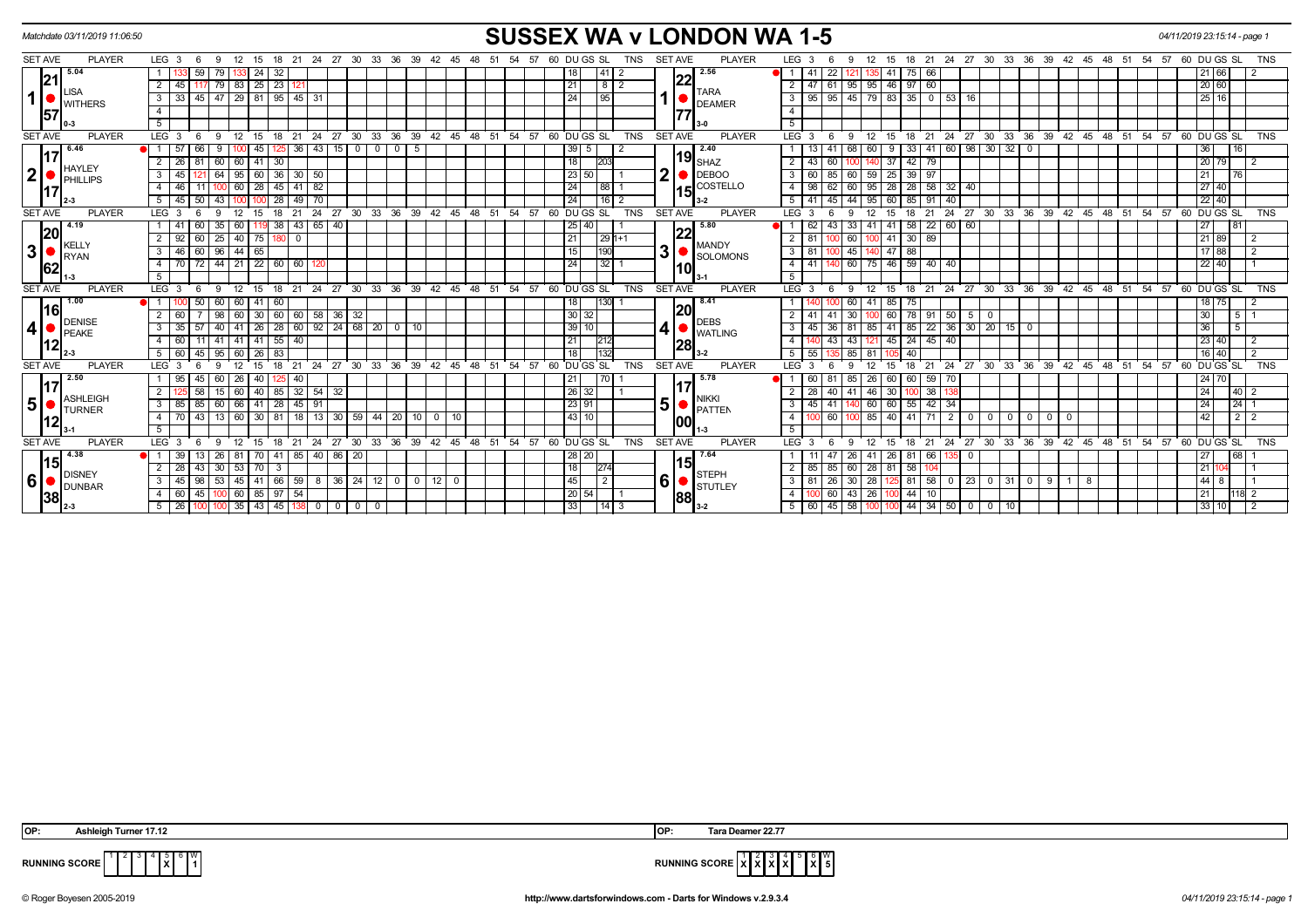| <b>SUSSEX WA</b>              |              |        |            |             |            |        |            |      |     |          | ∟ONDON WA           |              |      |        |            |             |            |             |            |             |     |             |
|-------------------------------|--------------|--------|------------|-------------|------------|--------|------------|------|-----|----------|---------------------|--------------|------|--------|------------|-------------|------------|-------------|------------|-------------|-----|-------------|
| <b>PLAYER</b>                 | <b>ILWON</b> | i LOST | <b>AVE</b> | <b>TAVE</b> | <b>PTS</b> | ' DRTS | <b>TON</b> | TON+ | 180 | TONS     | <b>PLAYER</b>       | W/L          | LWON | . LOST | <b>AVE</b> | <b>TAVE</b> | <b>PTS</b> | <b>DRTS</b> | <b>TON</b> | <b>TON-</b> | 180 | <b>TONS</b> |
| Lisa Withers                  |              |        | 21.57      | 5.04        | 1359       | -63    |            |      |     |          | l Tara Deamer       |              |      |        | 22.77      | 2.56        | 1503       |             |            |             |     |             |
| Hayley Phillips<br>Kelly Ryan |              |        |            | 6.46        | 2198       | 128    |            |      |     |          | Shaz Deboo Costello |              |      |        | 19.15      | 2.40        | 2413       | 126         |            |             |     |             |
|                               |              |        | 20.62      | 4.19        | 1753       | oτ     |            |      |     | $3+$     | Mandy Solomons      | $\mathbf{M}$ |      |        | 22.10      | 5.80        | 1923       |             |            |             |     |             |
| Denise Peake                  |              |        | 16.12      |             | 2031       | 126    |            |      |     |          | Debs Watling        |              |      |        | 20.28      | 8.41        | 2495       | 123         |            |             |     |             |
| <b>Ashleigh Turner</b>        |              |        |            | 2.50        | 1934       | 113    |            |      |     |          | l Nikki Patten      |              |      |        | 17.00      | 5.78        | 1938       | 114         |            |             |     |             |
| Disney Dunbar<br>TOTALS       |              |        | 15.38      | 4.38        | 2215       | 144    |            |      |     |          | Steph Stutley       |              |      |        | 15.88      | 7.64        | 2319       | 146         |            |             |     |             |
|                               |              |        | 1744       | 0.00        | 1490       | 659    | 10.        |      |     | $20 + 7$ | <b>TOTALS</b>       |              |      |        | 19.02      | 0.00        | 12591      | 662         |            |             |     |             |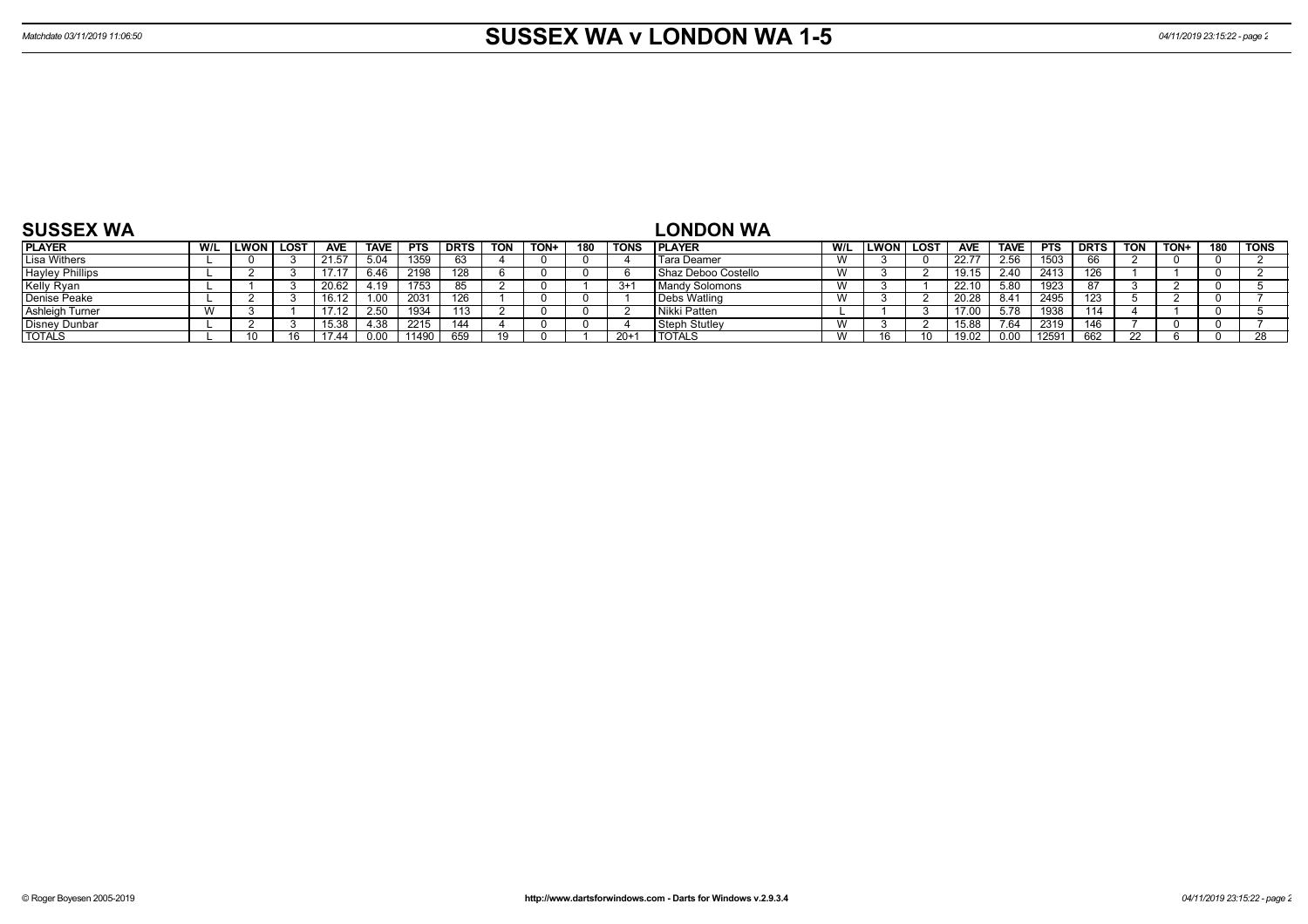|                             | Matchdate 02/11/2019 13:54:57        |                                                                                                    | <b>SUSSEX MB v LONDON MB 7-5</b>                                              | 04/11/2019 23:14:35 - page 1                                                                    |
|-----------------------------|--------------------------------------|----------------------------------------------------------------------------------------------------|-------------------------------------------------------------------------------|-------------------------------------------------------------------------------------------------|
| <b>SET AVE</b>              | <b>PLAYER</b>                        | LEG 3 6 9 12 15 18 21 24 27 30 33 36 39 42 45 48 51 54 57 60 DUGS SL TNS                           | <b>SET AVE</b><br><b>PLAYER</b>                                               | LEG 3 6 9 12 15 18 21 24 27 30 33 36 39 42 45 48 51 54 57 60 DUGS SL<br>TNS                     |
|                             | 8.20                                 | $\overline{1}$<br>85 60<br>60 60<br>0 <sup>1</sup><br>56   40                                      | 5.05<br>1<br>23   40                                                          | 56<br>43 78 5<br>-59 I<br>-19                                                                   |
| 22                          |                                      | $\overline{2}$<br>82   68<br>16<br>95 100                                                          | 21 <br>2   66   57<br>$16$   16  <br>$\overline{2}$                           | $60 \mid 83$<br>60<br>15                                                                        |
|                             | <b>JAMES</b>                         | 36   70   60   85   25   43<br>3<br>26 60                                                          | 24<br>  96<br><b>DEAN</b>                                                     | 3   74   43   40   60   96   60   42   61  <br>26 25<br>  25                                    |
| $1$ $\bullet$               | <b>JACKSON</b>                       | 100 41 80<br>52<br>64<br>$\overline{4}$<br>64                                                      | 59<br>21   64  <br>4<br>l 2<br>I.<br><b>COUGHLAN</b>                          | $41 \ 56$<br> 78 <br>19 I<br>18<br>111 1                                                        |
|                             |                                      | 83 41 1<br>$-5$<br>$41 \ 62$<br>40                                                                 | 18<br>11341 1                                                                 | $5 \mid 57 \mid 57 \mid 99 \mid 96 \mid 96 \mid 80 \mid 16$<br>20 16                            |
| 21                          |                                      | 140 66 60 22 99 18 36<br>6<br>60 I                                                                 | 143<br>23   36                                                                | 6 57 81 58 26 51<br>38<br>21 <sup>1</sup><br>50 <sub>1</sub>                                    |
|                             |                                      |                                                                                                    |                                                                               |                                                                                                 |
| SET AVE                     | <b>PLAYER</b>                        | $LEG_3$ 6<br>9 12 15 18 21 24 27 30 33 36 39 42 45 48 51 54 57 60 DUGS SL                          | <b>TNS</b><br><b>SET AVE</b><br><b>PLAYER</b><br>$LEG_3$ 6                    | 9 12 15 18 21 24 27 30 33 36 39 42 45 48 51 54 57 60 DUGS SL<br>TNS                             |
|                             | 11.88                                | 1   96   121   96   81   82   25                                                                   | 12.41<br>$17$   25                                                            | 1 43 57 90 81 95<br>135<br>15                                                                   |
| 25                          |                                      | $44$ 56 81<br>$\overline{2}$<br>60<br>100                                                          | 15<br> 25<br>$\overline{2}$<br>$160$ 1                                        | 96<br>6<br>17 <sup>14</sup><br>130 <sup>1</sup><br>4<br>-3                                      |
|                             |                                      | 57<br>$\overline{\mathbf{3}}$<br>84<br>99<br>25                                                    | 18 25 <br>$\overline{\mathbf{3}}$<br>l 2<br>ന                                 | $94$ 80<br>15<br>91<br>36 <sup>2</sup>                                                          |
| $\mathbf{2}$<br>$\bullet$   | ANDREW<br><b>MACINTOSH</b>           | 96 96 43 59 126<br>81<br>$\overline{4}$                                                            | <b>DANNY</b><br>2 •<br>18 81<br>4 I<br><b>BROWN</b>                           | 85   60   58   81   121<br>-56 I<br>18 <sup>1</sup><br>40                                       |
|                             |                                      | 5<br>56 43 96 43 92<br>97                                                                          | 21<br>l 74 I                                                                  | 5   56   41   85   81<br>72   66<br>21 66                                                       |
| <b>86</b>                   |                                      | 22<br>6<br>$26 \mid 41$<br>52                                                                      | 186<br>18<br>$1402+1$<br>$6$ 1<br>26                                          | 38<br>$56$ 56<br>20 56                                                                          |
|                             |                                      | 59<br>59<br>$54 \mid 44$                                                                           | 18<br>$7 \mid 24$<br>2                                                        | $-96$<br>36<br>  78<br>15                                                                       |
| <b>SET AVE</b>              | <b>PLAYER</b>                        | LEG <sup>3</sup><br>12<br>15<br>18 21 24 27<br>30 33 36 39 42 45 48 51 54 57 60 DUGS SL<br>-6<br>9 | TNS<br><b>SET AVE</b><br><b>PLAYER</b><br>LEG 3                               | 12<br>15<br>18 21 24 27 30 33 36 39 42 45 48 51<br>54 57<br>60 DU GS SL<br><b>TNS</b><br>6<br>9 |
|                             | 4.80                                 | $41$ 81<br>60<br>$-41$<br>1                                                                        | 278<br>10.05<br>12<br>$\sqrt{1}$                                              | 139 56<br>26<br>$15 \, 56$                                                                      |
| <b>19</b>                   |                                      | $45 \mid 25$<br>$\overline{2}$<br>41<br>25<br>511                                                  | 21<br> 80 2<br> 23<br>$\overline{2}$                                          | 85 42 39 85<br>30   97<br>$21 \ 85$                                                             |
|                             |                                      | $55 \ 60 \ 40$<br>$\overline{\mathbf{3}}$<br>81 41 43 45 100                                       | 24<br> 36 1<br>$\overline{\phantom{a}3}$                                      | 60 60 36 140 100<br>$67$   24   10   4<br>27 <sup>14</sup><br>$\overline{2}$                    |
| 3 <br>$\bullet$             | <b>KEN</b>                           | 60 81 86<br>$-4$<br>41<br>$36 \mid 41$<br>21                                                       | <b>MATT</b><br>$3$ $\bullet$ $\frac{1}{WINZAR}$<br>$-4$<br>66<br>24<br>l 35 l | 45<br>55<br>$96$ 12<br>23 <sub>1</sub><br>$\Delta$<br>$\mathcal{P}$                             |
|                             | SOWERBY                              | 5                                                                                                  | 5                                                                             |                                                                                                 |
| 144                         |                                      | 6                                                                                                  | 130<br>6                                                                      |                                                                                                 |
|                             |                                      | $\overline{7}$                                                                                     | $\overline{7}$                                                                |                                                                                                 |
| <b>SET AVE</b>              | <b>PLAYER</b>                        | LEG <sub>3</sub><br>9 12 15 18 21 24 27 30 33 36 39 42 45 48 51 54 57 60 DUGS SL<br>- 6            | <b>PLAYER</b><br><b>SET AVE</b><br>$LEG \ 3$<br>TNS                           | 9 12 15 18 21 24 27 30 33 36 39 42 45 48 51 54 57 60 DUGS SL<br><b>TNS</b><br>6                 |
|                             | 7.83                                 | 11<br>41<br>102  93 <br>74<br>91                                                                   | 9.50<br>$\overline{1}$<br>18   74  <br>$\overline{2}$                         | $\overline{22}$<br>60<br>125 97                                                                 |
| 22                          |                                      | $56$ 54<br>$\overline{2}$<br>43 31 101<br>56                                                       | $\overline{2}$<br>21<br>  60   2<br>60                                        | 42 30 98<br>38 104<br>28<br>22 28<br>101<br>$\overline{2}$                                      |
|                             |                                      | 58 48 55 59 56<br>$\overline{\mathbf{3}}$<br>45                                                    | $\overline{\phantom{a}3}$<br>$21$ 56<br>$1+1$                                 | 60 60<br>100 62<br>31<br>$88\overline{2}$                                                       |
| 4                           | <b>CONNOR</b><br>$\bullet$<br>LEVETT | 85   100   83   65   21   4<br>$\overline{4}$<br>97 46                                             | <b>MATT</b><br>$22$   4  <br>4∣●<br>$\vert$ 1<br><b>CROWLEY</b>               | 4 4 5 60 45 120<br>100<br>85 28 10<br>24<br>8 <sup>2</sup>                                      |
|                             |                                      | $-5$<br>$100$ 60 99 45 97 60 30 0 10                                                               | $27$   10                                                                     | 5 80 95 60 58 100<br>$50 \mid 39 \mid$<br>$\overline{24}$<br>8<br>11                            |
| 43                          |                                      | 6                                                                                                  | 37<br>6                                                                       |                                                                                                 |
|                             |                                      |                                                                                                    | $\overline{7}$                                                                |                                                                                                 |
| <b>SET AVE</b>              | <b>PLAYER</b>                        | LEG <sub>3</sub><br>9 12 15 18 21 24 27 30 33 36 39 42 45 48 51 54 57 60 DUGS SL<br>6              | <b>TNS</b><br><b>SET AVE</b><br><b>PLAYER</b><br>LEG 3                        | $9$ 12 15<br>18 21 24 27 30 33 36 39 42 45 48 51 54 57 60 DUGS SL<br>6<br>TNS                   |
|                             | 12.59                                | 58 58 80 34 140 46<br>$\overline{1}$                                                               | 11.96<br>18<br> 85 1                                                          | 1 83 99 42 45 48 140 44<br>21 44                                                                |
| 25                          |                                      | $32 \mid 32$<br>$\overline{2}$<br>82<br>81   56 <br>118                                            | $21 \mid 32 \mid$<br>25<br>$\sqrt{2}$                                         | 2 26 45 50<br>140 45<br>55<br>18<br>14011                                                       |
|                             |                                      | 95<br>$\overline{\mathbf{3}}$<br>$97$ 59                                                           | 12<br>$ 125 $ 1<br>$\overline{\phantom{a}}$<br>JAMIE                          | 82 99 40<br>$14 \overline{)40}$<br>$2+1$<br>180                                                 |
| $5\phantom{.}$<br>$\bullet$ | PIERCE                               | 35   140   96   100   44   30  <br> 4                                                              | 5  <sub>o</sub><br> 18 <br> 56 2<br>4 I<br><b>GREEN</b>                       | 100 41 116 140 96<br>$18$ 8<br>$\vert$ 3<br>8                                                   |
|                             |                                      | 42 76 137<br>54<br>5<br>58                                                                         | $5 \vert$<br>$17 54 $   2                                                     | 55   58   54   45   84  <br>18 <sup>1</sup><br>$251+1$                                          |
| 38                          |                                      | 40<br>6<br>58<br>125 44 94                                                                         | 187<br>$16$ 40<br>l 2                                                         | 6 81 47 66 99<br>15<br>108 1                                                                    |
|                             |                                      | 45<br>36<br>$\overline{7}$<br>93 26<br>60<br>l 46                                                  | 18 I<br>- 7 I<br>195                                                          | $21 \, 40$<br>60   43  <br>l 99 I<br>96 80<br>83 40                                             |
| <b>SET AVE</b>              | <b>PLAYER</b>                        | 18 21 24 27 30 33 36 39 42 45 48 51 54 57 60 DUGS SL<br>LEG <sup>3</sup><br>12<br>່ 15<br>6<br>9   | TNS<br>SET AVE<br><b>PLAYER</b><br>LEG 3                                      | 9<br>12<br>15<br>18 21 24 27 30 33 36 39 42 45 48 51 54 57<br>60 DU GS SL<br><b>TNS</b><br>6    |
|                             | 5.80                                 | $45$ 46 60<br>$100$ 60 50 30<br>$\blacksquare$<br>60 40                                            | $110$ 1<br>15.00<br>27<br>$\overline{1}$                                      | 60 41 55 60 140<br>$100$ 25 0 20<br>$27$ 20<br>$\overline{2}$                                   |
| 20                          |                                      | $38 \mid 45$<br>$\overline{2}$<br>41<br>66<br>140 I                                                | 15<br> 24 <br>$171$ 1<br>$\overline{2}$<br>60                                 | 41 14<br>$17 \ 20$<br>- 20 I<br>3                                                               |
|                             | ANDY                                 | 3<br>41 60 60 60 45 75 100 60                                                                      | 23 60 <br>3 <sup>1</sup><br><b>SHANE</b>                                      | 100 21 55 83 10<br>21 <sup>1</sup><br>$32 \mid 3$                                               |
| $6\phantom{a}$<br>$\bullet$ | <b>I</b> NYE                         | $-4$<br>140 41 60 45 99<br>42                                                                      | $6  \bullet  $<br>$4 \mid 45$<br>18 <sup>1</sup><br>  74   1<br><b>WILSON</b> | 100 100 45 59<br>52<br>$21 \, 52$<br>-3                                                         |
|                             |                                      | 5<br>$66$   24   60<br>44 100                                                                      | 5   85   60<br>207<br>15 <sup>1</sup>                                         | 140 76<br>15 76<br>$\overline{2}$                                                               |
| <b>85</b>                   |                                      | 6                                                                                                  | 149<br>6                                                                      |                                                                                                 |
|                             |                                      | $\overline{7}$                                                                                     | 7                                                                             |                                                                                                 |
| SET AVE                     | <b>PLAYER</b>                        | LEG 3 6 9 12 15 18 21 24 27 30 33 36 39 42 45 48 51 54 57 60 DUGS SL                               | <b>PLAYER</b><br>TNS<br><b>SET AVE</b>                                        | LEG 3 6 9 12 15 18 21 24 27 30 33 36 39 42 45 48 51 54 57 60 DUGS SL<br>TNS                     |
|                             | $\vert$ 4.75                         | $95 \mid 60 \mid 45 \mid 71 \mid 16 \mid 0$<br>$\overline{1}$<br>58                                | 9.57<br>  16  <br>24                                                          | $\bullet$   1   82   42   59  <br>$100 \t60 \t38 \t80 \t20 \t20$<br>25   20                     |
| 21                          |                                      | $\overline{2}$<br>83   100   60   59                                                               | 18<br>$92$   2<br>$2 \mid 55$<br>124                                          | 60 100 80<br>3<br>18 110                                                                        |
|                             | <b>JOSHUA</b>                        | $\overline{3}$<br>60 80 81 44 58<br>41                                                             | $3 \mid 58$<br>18 I<br>137<br><b>DANNY</b>                                    | 100<br>$24$ 8<br>$19$ 8<br>$\overline{4}$                                                       |
| $\overline{7}$              | <b>LANGRIDGE</b>                     | 135 60 99 60 43 90 7<br>$\overline{4}$                                                             | $-4$<br>21<br>1711<br>140<br><b>FAULKNER</b>                                  | 40   96   45   70   90   20<br>20 20                                                            |
|                             |                                      | $-5$                                                                                               | 5                                                                             |                                                                                                 |
| 63                          |                                      | 6                                                                                                  | 6                                                                             |                                                                                                 |
|                             |                                      |                                                                                                    |                                                                               |                                                                                                 |

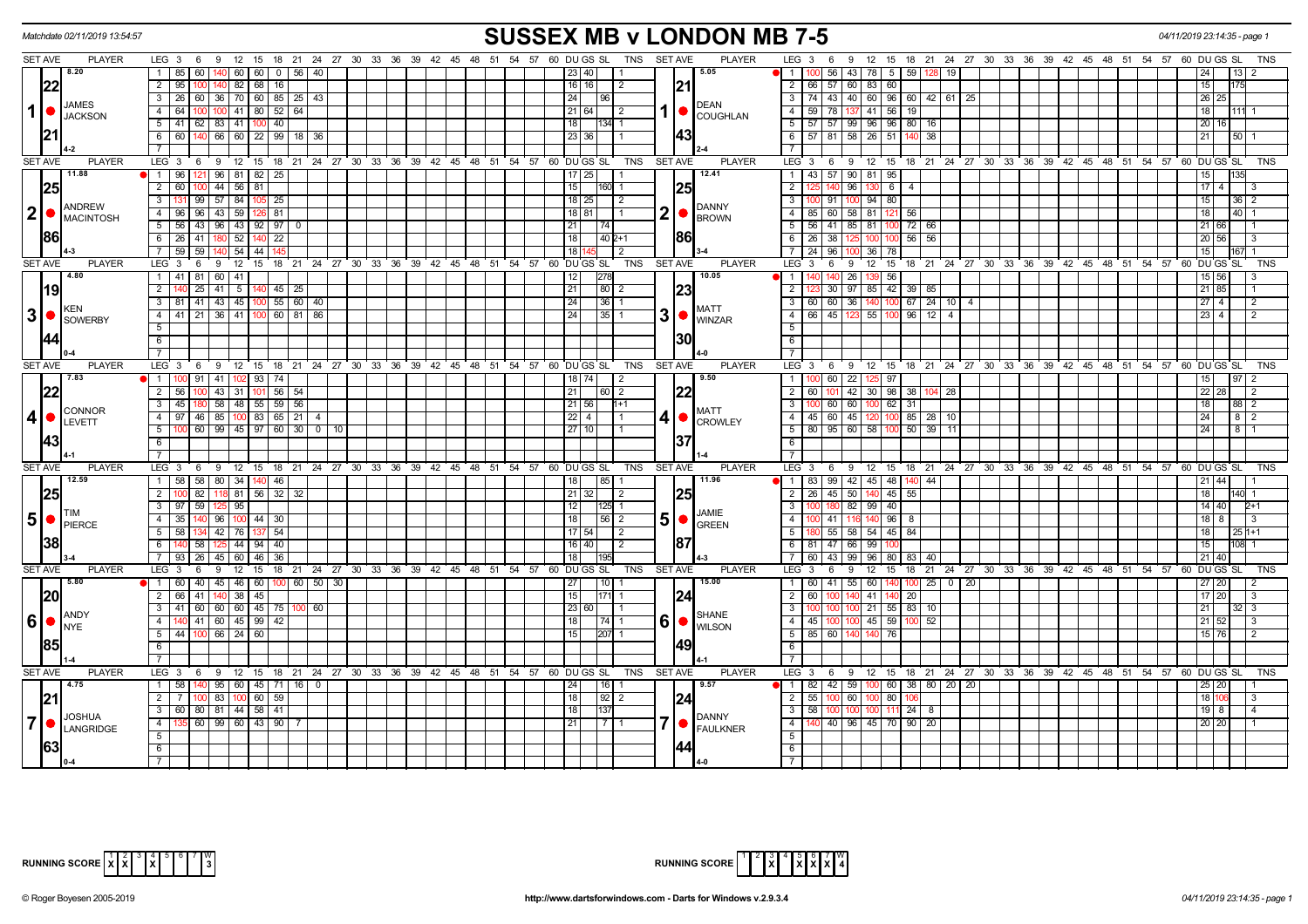|                | Matchdate 02/11/2019 13:54:57 |                        |                    |     |       |               |                                      |                       |                    |  |  |                |    |  |                                                       |                      |                |                             | <b>SUSSEX MB v LONDON MB 7-5</b> |                  |             |            |                             |                      |                 |                  |                                                               |  |  |  |                                                                               | 04/11/2019 23:14:48 - page 2 |                    |            |                |  |
|----------------|-------------------------------|------------------------|--------------------|-----|-------|---------------|--------------------------------------|-----------------------|--------------------|--|--|----------------|----|--|-------------------------------------------------------|----------------------|----------------|-----------------------------|----------------------------------|------------------|-------------|------------|-----------------------------|----------------------|-----------------|------------------|---------------------------------------------------------------|--|--|--|-------------------------------------------------------------------------------|------------------------------|--------------------|------------|----------------|--|
| SET AVE        | <b>PLAYER</b>                 | LEG $3 \quad 6$        |                    | - 9 | 12    | 15            |                                      |                       |                    |  |  |                |    |  | 18 21 24 27 30 33 36 39 42 45 48 51 54 57 60 DU GS SL | <b>TNS</b>           | <b>SET AVE</b> |                             | <b>PLAYER</b>                    | LEG <sub>3</sub> |             | 9<br>-6    |                             |                      |                 |                  |                                                               |  |  |  | 12  15  18  21  24  27  30  33  36  39  42  45  48  51  54  57  60  DU GS  SL |                              |                    |            | <b>TNS</b>     |  |
|                | 6.51                          | $\blacksquare$         | 44 I<br>100        | 25  |       | 44            | $84$   24                            |                       |                    |  |  |                |    |  | 19 24                                                 | 12+1                 |                | 8.86                        |                                  |                  | 1   41      | 95         | 85                          | 83 81                | l 40            |                  |                                                               |  |  |  |                                                                               |                              |                    |            |                |  |
|                | 23                            | $\overline{2}$<br>24   | 43                 |     | 85    | 42            | 83                                   | 46                    | 36                 |  |  |                |    |  | 24                                                    | 6                    | 22             |                             |                                  | 2 <sup>1</sup>   | 55          | 54         |                             | 78                   | $\overline{34}$ | 30<br>$^{\circ}$ | 10                                                            |  |  |  |                                                                               |                              | 26                 |            | 2              |  |
|                |                               | 59                     | 84                 |     |       |               | 44 58 95 57 72                       |                       |                    |  |  |                |    |  | 21                                                    |                      |                |                             |                                  |                  | 3   45      |            | 44<br>97                    | $100$ 75 15          |                 |                  |                                                               |  |  |  |                                                                               |                              | 20 15              |            | $\overline{2}$ |  |
| 8 ●            | <b>JORDAN</b><br>LANGRIDGE    | 4<br>85                |                    | 81  | -82 I | 44            | 74                                   |                       |                    |  |  |                |    |  | 18 74                                                 |                      | <b>8</b>       | <b>CHRIS</b><br><b>HOGG</b> |                                  |                  | 4 60        | 43  <br>83 | 60                          | 43                   | - 78            |                  |                                                               |  |  |  |                                                                               |                              | 18                 |            |                |  |
|                |                               | 5                      | 28 80              |     |       |               |                                      | $141$ 100 84 95 53 20 |                    |  |  |                |    |  | 23 20                                                 |                      |                |                             |                                  | 5 I              |             |            | 68 I<br>121                 | 84 12 12             |                 |                  |                                                               |  |  |  |                                                                               |                              | 21                 | $4 \mid 3$ |                |  |
|                |                               | 6                      | 45 81              |     |       |               | 49 95 97 94 40                       |                       |                    |  |  |                |    |  | 20 40                                                 |                      | 26             |                             |                                  |                  | 6   36      |            | 41   96   45                | 59                   | 100 92          |                  |                                                               |  |  |  |                                                                               |                              | $\overline{21}$    | $32$   1   |                |  |
|                |                               |                        |                    |     |       |               |                                      |                       |                    |  |  |                |    |  |                                                       |                      |                |                             |                                  |                  |             |            |                             |                      |                 |                  |                                                               |  |  |  |                                                                               |                              |                    |            |                |  |
| <b>SET AVE</b> | <b>PLAYER</b>                 | $LEG \ 3$              | 6                  | - 9 |       | $12 \quad 15$ |                                      |                       |                    |  |  |                |    |  | 18 21 24 27 30 33 36 39 42 45 48 51 54 57 60 DUGS SL  | <b>TNS</b>           | <b>SET AVE</b> |                             | <b>PLAYER</b>                    | $LEG^3$ 3        |             | - 6<br>- 9 | 12                          |                      |                 |                  |                                                               |  |  |  | 15 18 21 24 27 30 33 36 39 42 45 48 51 54 57 60 DUGS SL                       |                              |                    |            | <b>TNS</b>     |  |
|                | 17.70                         |                        | 45 I<br>41         |     |       | $45 \mid 26$  |                                      |                       |                    |  |  |                |    |  | 18                                                    | $1642+1$             |                | 13.00                       |                                  | 1 <sup>1</sup>   |             | 60   41    | 45                          |                      | -90             | 40               |                                                               |  |  |  |                                                                               |                              | $21 \overline{40}$ |            | $\overline{2}$ |  |
|                | 23                            |                        |                    |     |       | 60 81         | $11$ 49                              |                       |                    |  |  |                |    |  | $121$ 49                                              | IЗ                   | 24             |                             |                                  | $\overline{2}$   |             | 67         | 44                          | $32 \mid 98$         |                 |                  |                                                               |  |  |  |                                                                               |                              |                    | 60 2       |                |  |
|                |                               |                        |                    |     |       | 61            | 58                                   | 0   16                |                    |  |  |                |    |  | 22 16                                                 | IЗ                   |                |                             |                                  |                  | $3 \mid 54$ | 60         | 81                          |                      | 16 I            | $\overline{0}$   |                                                               |  |  |  |                                                                               |                              | 24                 | $16$   2   |                |  |
| 9 ●            | <b>AEGIR</b><br>BJORNSSON     | $\overline{4}$         | 43 <sup>1</sup>    | 60  |       |               | 18                                   |                       |                    |  |  |                |    |  | 18                                                    | $\overline{140}$   3 | $9$ $\bullet$  | <b>CHRIS</b><br>HOLT        |                                  |                  | 4   81      |            | 54 100 96 81 89             |                      |                 |                  |                                                               |  |  |  |                                                                               |                              | 18 89              |            |                |  |
|                |                               | 5                      | 30 <sup>1</sup>    |     |       | 60            |                                      |                       |                    |  |  |                |    |  | 15                                                    | 170  1               |                |                             |                                  | 5 <sup>1</sup>   |             | 85 I       | 50                          | 57                   | 48              |                  |                                                               |  |  |  |                                                                               |                              | $17 \mid 48$       |            |                |  |
|                | 1081                          |                        | 60 40              |     |       |               | 60 60 60 60 41                       |                       |                    |  |  |                |    |  | 24 <sup>1</sup>                                       |                      | 02             |                             |                                  |                  | 6   85      |            | 140 81 25 60 54 36          |                      |                 |                  |                                                               |  |  |  |                                                                               |                              | 21                 | $20$   1   |                |  |
|                |                               |                        | 26                 |     |       | 98            | 47                                   | $\Omega$              |                    |  |  |                |    |  | 21                                                    | l 25 I 3             |                |                             |                                  |                  | 85          |            | 85                          | 45                   |                 | 38<br>35         |                                                               |  |  |  |                                                                               |                              | 23<br>35           |            |                |  |
| <b>SET AVE</b> | <b>PLAYER</b>                 | LEG <sub>3</sub>       |                    |     |       | 15            | 18                                   | 21                    | 24                 |  |  |                |    |  | 27 30 33 36 39 42 45 48 51 54 57 60 DUGS SL           | <b>TNS</b>           | <b>SET AVE</b> |                             | <b>PLAYER</b>                    | LEG <sup>3</sup> |             | 9          | 12                          | 15                   | 18<br>- 21      |                  |                                                               |  |  |  | 24 27 30 33 36 39 42 45 48 51 54 57 60 DUGS SL                                |                              |                    |            | <b>TNS</b>     |  |
|                | 10.18                         | -83 I                  | 22                 | 66  |       |               | 95   60   70   50                    |                       |                    |  |  |                |    |  | 21 <br>55                                             |                      |                | 5.40                        |                                  |                  | 85          |            | $100 - 55$                  | 100 0 I              | 61              |                  |                                                               |  |  |  |                                                                               |                              | $21$ 61            |            |                |  |
|                | 24                            | $\overline{2}$         | 60                 | 81  | 55    |               | 80                                   |                       |                    |  |  |                |    |  | 18 80                                                 | $\sqrt{2}$           | 21             |                             |                                  |                  | $2 \mid 60$ |            | 45 68 41 45 82              |                      |                 |                  |                                                               |  |  |  |                                                                               |                              | 18                 | 160        |                |  |
|                |                               | 3                      | 41                 |     |       |               | 30 83 70 16                          |                       |                    |  |  |                |    |  | $19$ 16                                               | $\sqrt{2}$           |                |                             |                                  |                  | 3   81      |            | 66 100 68 60 26             |                      |                 |                  |                                                               |  |  |  |                                                                               |                              |                    | 100        |                |  |
| hd•            | STEVE<br><b>I</b> CROSS       | $\overline{4}$         | 85<br>45 I         |     | 83    |               | 32                                   |                       |                    |  |  |                |    |  | $17 \mid 32 \mid$                                     | $\sqrt{2}$           | 10             | <b>TONY</b><br><b>HAMIT</b> |                                  |                  | $4 \mid 43$ | $45$ 81    | 140                         | 54                   | 40              |                  |                                                               |  |  |  |                                                                               |                              | 18                 | 98         |                |  |
|                |                               | 5                      | $42 \overline{30}$ | 136 |       |               |                                      |                       | 95 140 38 0 16 4   |  |  |                |    |  | $27$ 4                                                | $\sqrt{2}$           |                |                             |                                  |                  |             |            | $5$ 40 81 81 60 38 85 40 44 |                      |                 |                  |                                                               |  |  |  |                                                                               |                              | 24                 | 32         |                |  |
|                | 1021                          | 6                      |                    |     |       |               |                                      |                       |                    |  |  |                |    |  |                                                       |                      | 36             |                             |                                  | 6                |             |            |                             |                      |                 |                  |                                                               |  |  |  |                                                                               |                              |                    |            |                |  |
|                |                               |                        |                    |     |       |               |                                      |                       |                    |  |  |                |    |  |                                                       |                      |                |                             |                                  |                  |             |            |                             |                      |                 |                  |                                                               |  |  |  |                                                                               |                              |                    |            |                |  |
| <b>SET AVE</b> | <b>PLAYER</b>                 | LEG <sub>3</sub>       | - 6                | -9  | 12    | 15            | 18                                   |                       | 21 24 27 30 33 36  |  |  | 39 42 45 48 51 | 54 |  | 57 60 DU GS SL                                        | <b>TNS</b>           | <b>SET AVE</b> |                             | <b>PLAYER</b>                    | LEG <sup>3</sup> |             | 9<br>- 6   | 12                          | 15 18 21 24 27 30 33 |                 |                  |                                                               |  |  |  | 36 39 42 45 48 51 54 57                                                       | 60 DU GS SL                  |                    |            | <b>TNS</b>     |  |
|                | 15.19                         |                        | 60                 | 81  |       | 46            | 40   40                              |                       |                    |  |  |                |    |  | 19   40                                               |                      |                | 13.48                       |                                  |                  | 42          |            | 56 121 58                   | 91   93   20         |                 |                  |                                                               |  |  |  |                                                                               |                              |                    | <b>20</b>  |                |  |
|                | 22                            | $\overline{2}$         | 41 I               |     |       | 60 40 100     |                                      | $\sqrt{20}$           |                    |  |  |                |    |  | 21 20                                                 | l 3                  | 21             |                             |                                  | $2 \mid 40$      |             |            | 59 96                       | $40 \mid 45$         |                 |                  |                                                               |  |  |  |                                                                               |                              | 18                 | 81         |                |  |
|                | NATHAN                        | 3                      | 41 81              | 43  |       | $100$ 60      |                                      |                       |                    |  |  |                |    |  | 18                                                    | $176$ $12$           |                |                             |                                  |                  | 3   25      |            | 92 89 100 41 94 60          |                      |                 |                  |                                                               |  |  |  |                                                                               |                              | 20 60              |            |                |  |
| 11             | <b>WARREN</b>                 |                        | 83                 | 45  |       |               |                                      |                       | 99 40 94 20 0 10 0 |  |  |                |    |  | 30                                                    | $10$   1             | <b>10</b>      | LIAM<br>HILL                |                                  |                  | $4 \ 60$    |            | 83 53 126                   | $99$ 75 0            |                 | $\overline{3}$   | $\begin{array}{c c c c c} \hline 0 & 2 \\ \hline \end{array}$ |  |  |  |                                                                               |                              | $29$ 2             |            |                |  |
|                |                               | 5                      | 81 81              | 60  | 98    |               | $19$ 17                              |                       |                    |  |  |                |    |  | 211                                                   |                      |                |                             |                                  | 5 <sup>1</sup>   |             | l 78 l     | 140                         | 51                   | 16              | $\Omega$         |                                                               |  |  |  |                                                                               |                              | 21                 | $16$   3   |                |  |
|                | <b>140</b>                    | 6                      | 41   81            | 57  |       |               | 100 100 48 58                        |                       |                    |  |  |                |    |  | 21                                                    | $16$ 2               | 58             |                             |                                  | 6 I              |             |            |                             | $155$ 25 60 40       |                 |                  |                                                               |  |  |  |                                                                               |                              | $20 \mid 40$       |            | $\sqrt{3}$     |  |
|                |                               | 60                     |                    | 41  |       | 80            |                                      | 10 I                  | 10                 |  |  |                |    |  | 22 10                                                 | IЗ                   |                |                             |                                  |                  | $7 \ 60$    | 22         | 59                          | -6                   |                 | 25<br>41         |                                                               |  |  |  |                                                                               |                              | 24                 | 88 2       |                |  |
| <b>SET AVE</b> | <b>PLAYER</b>                 | LEG <sub>3</sub>       |                    |     | 12    | 15            | 18                                   | 21                    | 24                 |  |  |                |    |  | 27 30 33 36 39 42 45 48 51 54 57 60 DUGS SL           | <b>TNS</b>           | <b>SET AVE</b> |                             | <b>PLAYER</b>                    | LEG <sub>3</sub> |             | Q          | 12                          | 15                   | 18<br>21        |                  |                                                               |  |  |  | 24 27 30 33 36 39 42 45 48 51 54 57                                           | 60                           | DU GS SL           |            | <b>TNS</b>     |  |
|                | 16.34                         |                        |                    |     | -83 I | 43            | 40                                   |                       | $\mathbf{0}$       |  |  |                |    |  | 24                                                    | 25 2                 |                | 10.61                       |                                  |                  |             | 58   40    | 58                          | 96                   | 63              | 55<br>10         |                                                               |  |  |  |                                                                               |                              | 22 10              |            |                |  |
|                | 25                            | $\overline{2}$<br>60 I | 60                 |     |       |               | 85 85 51 60                          |                       |                    |  |  |                |    |  | 20 60                                                 | l 1                  | 23             |                             |                                  | $2 \mid 60$      |             |            | 100 41 60                   | 140 45               |                 | 15               |                                                               |  |  |  |                                                                               |                              | 21                 | 40 2       |                |  |
|                | CRAIG                         |                        | 95                 | 58  |       | 22   100      | 19 67                                |                       |                    |  |  |                |    |  | 21   67                                               | l 2                  |                |                             |                                  |                  | $3 \mid 41$ | 96 48      | 100                         | 46                   | 44              |                  |                                                               |  |  |  |                                                                               |                              | 18                 | 126 1      |                |  |
| 12∣●           | <b>STONER</b>                 | $\overline{4}$         | 45 I               | 55  |       | 97            |                                      |                       |                    |  |  |                |    |  | 15                                                    |                      |                | $12$ $\bullet$ SEAN         |                                  | 4                |             |            | 90   53   58                |                      | 20              |                  |                                                               |  |  |  |                                                                               |                              | 18 20              |            | $\overline{2}$ |  |
|                |                               | 5                      | <b>34 60</b>       |     |       |               | $55 \mid 60 \mid 83 \mid 45 \mid 48$ |                       |                    |  |  |                |    |  | 21                                                    | l 16 I 1             |                |                             |                                  |                  | 5   40      |            | 58 58 56                    | 60                   |                 | 49               |                                                               |  |  |  |                                                                               |                              | 20 49              |            | $1+1$          |  |
|                | 39                            | 6                      | $60 \overline{40}$ |     |       | 1001 1771     | $18$ 6                               |                       |                    |  |  |                |    |  | 196                                                   | $B+1$                | 16             |                             |                                  | 6 I              |             |            | 45   43   78   95   44   36 |                      |                 |                  |                                                               |  |  |  |                                                                               |                              | 21                 | 20         |                |  |
|                |                               |                        | 140 81             | 100 |       | $100$ 80      |                                      |                       |                    |  |  |                |    |  | 14 80                                                 | $\overline{3}$       |                |                             |                                  |                  |             |            | 7 60 42 42 93               |                      |                 |                  |                                                               |  |  |  |                                                                               |                              | 12                 | 264        |                |  |

| OP: | w MacIntosh 25.86                                                                                                          | lOF                  | : Green 25.87                                    |
|-----|----------------------------------------------------------------------------------------------------------------------------|----------------------|--------------------------------------------------|
|     | $9$ 10 11 12 W<br>$\mathbf{r}$<br>RUNNING SCORE $ \vec{x}   \vec{x} ^3  \vec{x} ^5$<br>_________<br><b>IXIX</b><br>. I A I | <b>RUNNING SCORE</b> | $\frac{10}{11}$ $\frac{12}{5}$<br>ຳlžI<br>.<br>. |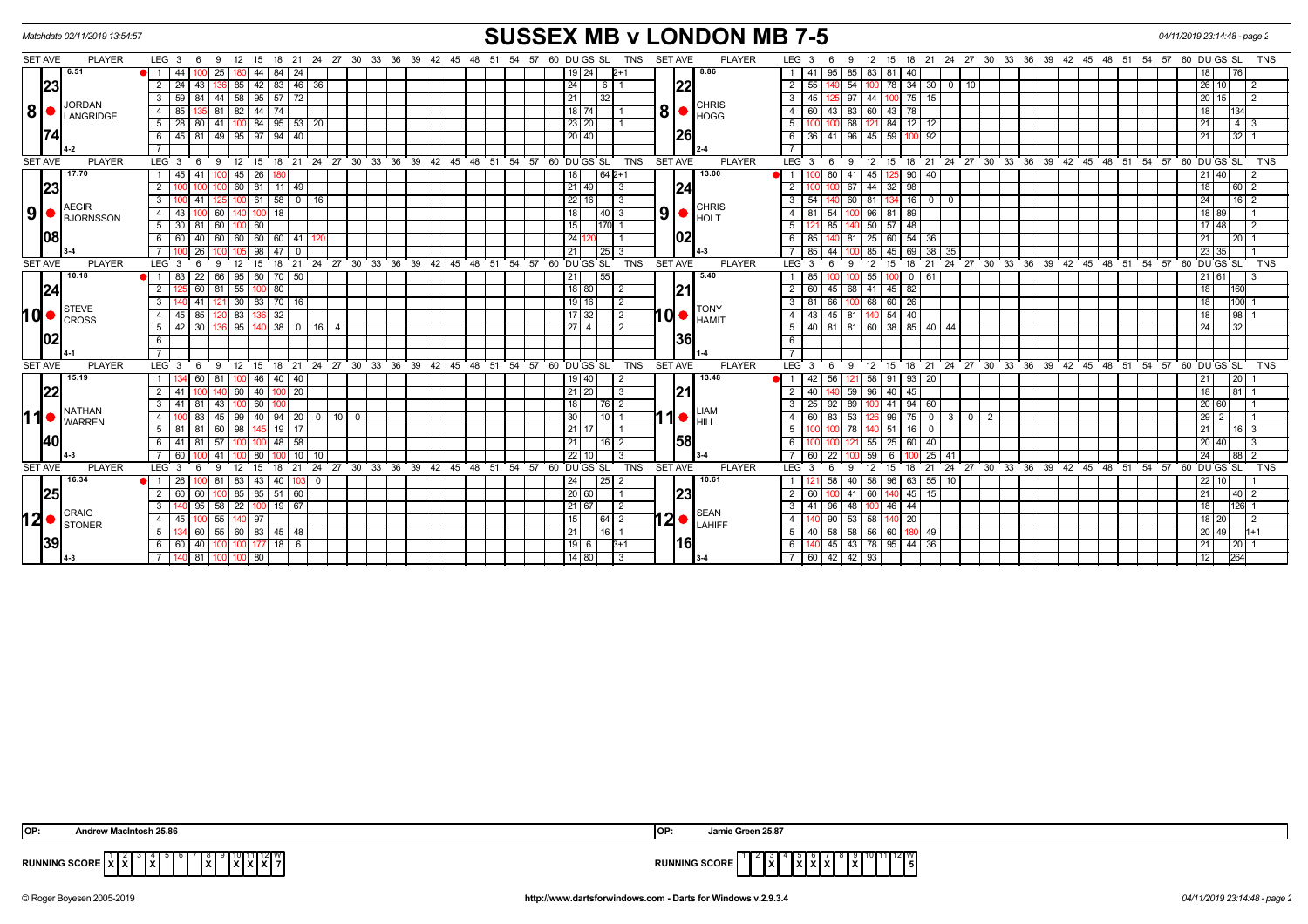| <b>SUSSEX MB</b>     |     |             |             |            |             |            |             |            |      |     |             | <b>LONDON MB</b>    |     |        |      |       |             |            |             |            |      |          |             |
|----------------------|-----|-------------|-------------|------------|-------------|------------|-------------|------------|------|-----|-------------|---------------------|-----|--------|------|-------|-------------|------------|-------------|------------|------|----------|-------------|
| <b>PLAYER</b>        | W/L | <b>LWON</b> | <b>LOST</b> | <b>AVE</b> | <b>TAVE</b> | <b>PTS</b> | <b>DRTS</b> | <b>TON</b> | TON+ | 180 | <b>TONS</b> | <b>IPLAYER</b>      | W/L | LWON I | LOST | AVE   | <b>TAVE</b> | <b>PTS</b> | <b>DRTS</b> | <b>TON</b> | TON+ | 180      | <b>TONS</b> |
| James Jackson        |     |             |             | 22.21      | 8.20        | 2776       | 125         |            |      |     |             | Dean Coughlan       |     |        |      | 21.43 | 5.05        | 2657       | 124         |            |      | $\Omega$ |             |
| Andrew MacIntosh     |     |             |             | 25.86      | 11.88       | 3233       | 125         |            |      |     | $9+1$       | Danny Brown         |     |        |      | 25.86 | 12.41       | 3129       | 121         | 10         |      | $\Omega$ |             |
| Ken Sowerby          |     |             |             | 19.44      | 4.80        | 1575       | 81          |            |      |     |             | <b>Matt Winzar</b>  |     |        |      | 23.30 | 0.05        | 2004       | 86          |            |      | 0        |             |
| <b>Connor Levett</b> |     |             |             | 22.43      | 7.83        | 2445       | 109         |            |      |     | $7+$        | <b>Matt Crowley</b> |     |        |      | 22.37 | 9.50        | 2304       | 103         |            |      | -0       |             |
| <b>Tim Pierce</b>    |     |             |             | 25.38      | 12.59       | 3046       | 120         |            |      |     |             | Jamie Green         |     |        |      | 25.87 | 1.96        | 3234       | 125         |            |      |          | $9+2$       |
| Andy Nye             |     |             |             | 20.85      | 5.80        | 2043       | 98          |            |      |     |             | Shane Wilson        |     |        |      | 24.49 | 15.00       | 2473       | 101         |            |      | -0       |             |
| Joshua Langridge     |     |             |             | 21.63      | 4.75        | 1752       | 81          |            |      |     |             | Danny Faulkner      |     |        |      | 24.44 | 9.57        | 2004       | 82          |            |      | $\Omega$ |             |
| Jordan Langridge     |     |             |             | 23.74      | 6.51        | 2968       | 125         |            |      |     | $5+1$       | Chris Hogg          |     |        |      | 22.26 | 8.86        | 2760       | 124         |            |      | $\Omega$ |             |
| Aegir Bjornsson      |     |             |             | 23.08      | 17.70       | 3208       | 139         |            |      |     | $16+1$      | <b>Chris Holt</b>   |     |        |      | 24.02 | 13.00       | 341'       | 142         |            |      | $\Omega$ |             |
| <b>Steve Cross</b>   |     |             |             | 24.02      | 10.18       | 2450       | 102         |            |      |     |             | <b>Tony Hamit</b>   |     |        |      | 21.36 | 5.40        | 2115       | 99          |            |      | $\Omega$ |             |
| Nathan Warren        |     |             |             | 22.40      | 15.19       | 3405       | 152         |            |      |     |             | Liam Hill           |     |        |      | 21.58 | 13.48       | 3302       | 153         | 10         |      | $\Omega$ |             |
| <b>Craig Stoner</b>  |     |             |             | 25.39      | 16.34       | 3402       | 134         | 10         |      |     | $14 + 1$    | Sean Lahiff         |     |        |      | 23.16 | 0.61        | 3057       | 132         |            |      |          | $8+1$       |
| <b>TOTALS</b>        |     | 35          |             | 23.22      | 0.00        | 32303      | 1391        | 76         |      |     | $103 + 5$   | <b>TOTALS</b>       |     |        |      | 23.31 | 0.00        | 32450      | 1392        | 79         | 25   |          | $107 + 3$   |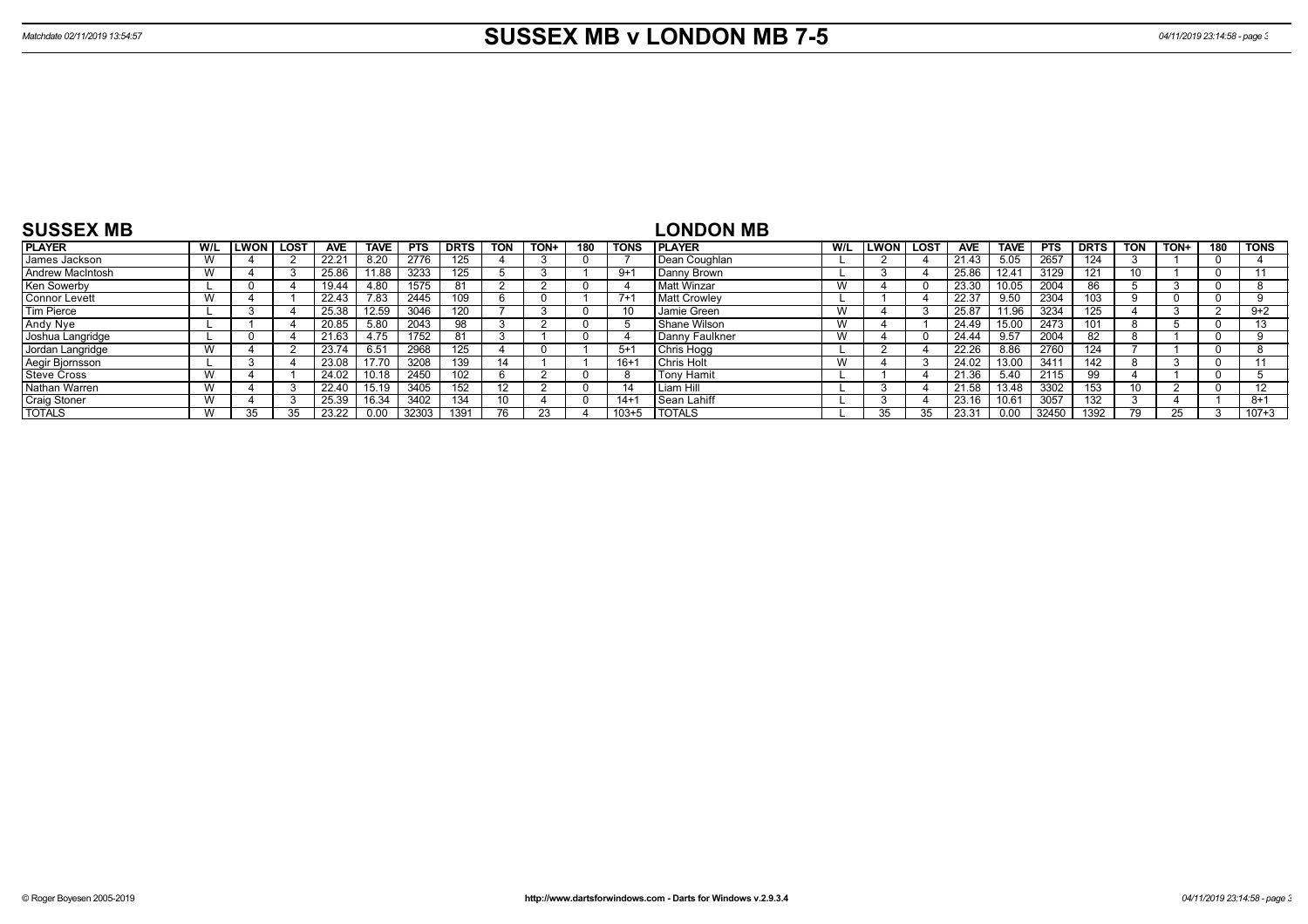| Matchdate 02/11/2019 10:56:10                                                                                                                                                                                                                                                                                                                                                                                                                                                                    | <b>SUSSEX WB v LONDON WB 2-4</b>                                                                                                                                                                                 |                                                                                                                                      | 04/11/2019 23:14:16 - page 1                 |
|--------------------------------------------------------------------------------------------------------------------------------------------------------------------------------------------------------------------------------------------------------------------------------------------------------------------------------------------------------------------------------------------------------------------------------------------------------------------------------------------------|------------------------------------------------------------------------------------------------------------------------------------------------------------------------------------------------------------------|--------------------------------------------------------------------------------------------------------------------------------------|----------------------------------------------|
| <b>SET AVE</b><br><b>PLAYER</b>                                                                                                                                                                                                                                                                                                                                                                                                                                                                  | <b>PLAYER</b><br>LEG <sub>3</sub><br>24 27<br>30<br>33 36 39 42<br>12<br>15<br>21<br>57 60 DU GS SL<br><b>SET AVE</b><br>6<br>9<br>18<br>45<br>48<br>- 51<br>54<br>TNS                                           | LEG <sub>3</sub><br>24<br>27<br>30 33 36 39 42 45 48 51 54<br>18 21<br>12<br>15                                                      | 57 60 DU GS SL<br><b>TNS</b>                 |
| 5.21                                                                                                                                                                                                                                                                                                                                                                                                                                                                                             | 2.00<br>30<br>45<br>30<br>45<br>49<br>5 <sup>1</sup><br>5<br>60<br>-22<br>24<br>34<br>$^{\circ}$<br>-37<br>60                                                                                                    | 60<br>30<br>16 <sup>1</sup><br>58<br>50<br>83<br>46<br>-44<br>$\overline{0}$<br>$\overline{0}$<br>16<br>45<br>10 <sup>1</sup><br>43. | 47 16                                        |
| 1141<br><b>CLAIRE</b>                                                                                                                                                                                                                                                                                                                                                                                                                                                                            | 13<br>$95 \mid 30$<br>29 30 <br>$\overline{2}$<br>45<br>81<br>35<br> 61<br>-41<br>-6<br><b>MARISA</b>                                                                                                            | 55<br>66 45 41<br>2 I<br>40<br>45<br>43<br>39                                                                                        | 27<br>120                                    |
| 1  <br>KING                                                                                                                                                                                                                                                                                                                                                                                                                                                                                      | 1<br>$\mathbf{3}$<br>45<br>20<br>61<br>161<br>39<br>60<br>-34<br>-21<br>$\mathbf{O}$<br>12 <sup>1</sup><br>$\mathbf 0$<br><b>FLEMING</b>                                                                         | 28<br>60<br>55<br>$45 \mid 60$<br>26<br>28<br>3<br>23<br>41<br>18<br>$\overline{\mathbf{0}}$                                         | 40 18                                        |
| 60                                                                                                                                                                                                                                                                                                                                                                                                                                                                                               | 45<br>$21$ 17 53<br>$\overline{4}$<br>40<br>33 53 <br>66<br>-41<br>43<br>45<br>65                                                                                                                                | 35   64<br>45<br>85<br>45<br>$30 \mid 48$<br>4<br>73<br>30 I<br>30 I                                                                 | 30<br>16                                     |
|                                                                                                                                                                                                                                                                                                                                                                                                                                                                                                  | 25 20<br>5<br>85<br>48<br>60<br>86<br>40<br>20<br>2-3                                                                                                                                                            | 85<br>58<br>5 <sup>5</sup><br>45<br>24<br>87<br>26 I<br>40                                                                           | 27<br>35                                     |
| <b>SET AVE</b><br><b>PLAYER</b>                                                                                                                                                                                                                                                                                                                                                                                                                                                                  | LEG <sub>3</sub><br>33<br>36<br>39<br>48<br>51<br>54<br>57<br>60 DUGS SL<br><b>TNS</b><br><b>SET AVE</b><br>PLAYER<br>24<br>27<br>-30<br>42<br>45<br><b>q</b>                                                    | $LEG^{\prime}$ 3<br>30<br>33<br>36<br>39<br>48 51<br>54<br>24<br>27<br>42<br>45                                                      | 60 DU GS SL<br>57<br><b>TNS</b>              |
| 1.33<br> 13                                                                                                                                                                                                                                                                                                                                                                                                                                                                                      | 3.33<br>$39$ 4<br>35<br>21<br> 14                                                                                                                                                                                | 20<br>22<br>43<br>$\mathbf{0}$<br>26                                                                                                 | 36                                           |
| JULIA                                                                                                                                                                                                                                                                                                                                                                                                                                                                                            | 36<br>29<br>26 26 24 27<br>$\overline{2}$<br>45<br>29<br>85<br> 38 <br>29<br>67<br>l 67<br><u>  9</u><br><b>JANE</b>                                                                                             | 45 85 50 0 20 22 14<br>60<br>24<br>40<br>60<br>11<br>70 I                                                                            | $\overline{39}$ $\overline{14}$              |
| 2 <sup>1</sup><br><b>SALDANHA</b>                                                                                                                                                                                                                                                                                                                                                                                                                                                                | 21<br>59<br>47 57 32<br>28 10 <br>$30 \mid 10$<br>$\mathbf{3}$<br>95<br>33<br> 41 <br>97<br><b>BIGGS</b>                                                                                                         | 55<br>26<br>$\overline{28}$<br>41 91<br>$\mathbf{3}$<br>52<br>41 I                                                                   | 27<br>$\overline{60}$ 1                      |
| 84                                                                                                                                                                                                                                                                                                                                                                                                                                                                                               | 27<br>58<br>$145$ 25<br>30 <sub>1</sub><br>29<br>47 26<br>35 39<br>1129<br>4 I<br>141                                                                                                                            | 56<br>$57$ 57<br>29<br>$27 \mid 21$<br>$17$ 50 51<br>4<br>3                                                                          | 32   51                                      |
|                                                                                                                                                                                                                                                                                                                                                                                                                                                                                                  | 128<br>25<br>57<br>22<br>32 <sup>1</sup><br>50<br>36<br>51<br>76<br>45<br>33<br>41<br>$3-2$<br>45<br>$\mathbf{0}$                                                                                                | 38<br>33<br>25<br>45<br>42<br>5 <sup>1</sup><br>47<br>28 I<br>98<br>83<br>- 5<br>40                                                  | $35 \mid 40$                                 |
| <b>SET AVE</b><br><b>PLAYER</b>                                                                                                                                                                                                                                                                                                                                                                                                                                                                  | 36<br>39 42 45 48 51 54 57 60 DUGS SL<br><b>PLAYER</b><br>LEG <sub>3</sub><br>12<br>15<br>21<br>24<br>27<br>30<br>33<br><b>TNS</b><br><b>SET AVE</b><br>6<br>$\mathbf{q}$<br>18                                  | 33<br>36 39 42 45 48 51 54 57<br>$LEG$ 3<br>12<br>24<br>27<br>30<br><sub>9</sub><br>15<br>18<br>21<br>-6                             | 60 DU GS SL<br><b>TNS</b>                    |
| 1.00<br> 13                                                                                                                                                                                                                                                                                                                                                                                                                                                                                      | 29<br>62<br>$30 \mid 60$<br>1117<br>2.00<br>19 I<br>60<br>30   30<br>-41<br>  16  <br> 33                                                                                                                        | $10$ 10<br>26<br>56<br>60<br>33<br>-41<br>15  <br>45   100<br>)  79  <br>26 I                                                        | 34 10                                        |
| <b>BRIDGET</b>                                                                                                                                                                                                                                                                                                                                                                                                                                                                                   | $36 \mid 33$<br> 40 <br>$\overline{2}$<br>24<br>44<br>36<br>$45 \mid 60$<br> 58 <br>13 25<br>41<br>-41<br><b>CARLY</b>                                                                                           | 60<br>43<br>44<br>48<br>$9 \mid 26$<br>52<br>45<br>9<br>60<br>5                                                                      | 36 26                                        |
| 3 <sup>1</sup><br><b>GUILFORD</b>                                                                                                                                                                                                                                                                                                                                                                                                                                                                | 31<br>  41   58   60   41   35   0  <br>$64$ 0 26<br>$\overline{\mathbf{3}}$<br>62<br>33<br>$14$ 1<br><b>TOWNSEND</b>                                                                                            | 30   60   26   41   45   26   50   60   60   16<br>$3 \mid 66$<br>21                                                                 | $35 \mid 16$                                 |
| 06                                                                                                                                                                                                                                                                                                                                                                                                                                                                                               | $\overline{4}$<br>131                                                                                                                                                                                            | $\overline{4}$                                                                                                                       |                                              |
|                                                                                                                                                                                                                                                                                                                                                                                                                                                                                                  | 5<br>$3-0$                                                                                                                                                                                                       | $\overline{5}$                                                                                                                       |                                              |
| <b>SET AVE</b><br><b>PLAYER</b>                                                                                                                                                                                                                                                                                                                                                                                                                                                                  | 27 30 33<br>$36 \quad 39 \quad 42 \quad 45 \quad 48$<br>54<br>$-57$<br>60 DUGS SL<br><b>SET AVE</b><br><b>PLAYER</b><br>LEG <sub>3</sub><br>21<br>$^{\circ}$ 24<br>51<br><b>TNS</b><br>-9<br>12<br>15<br>18<br>6 | LEG 3<br>24 27 30 33 36 39 42 45 48 51 54 57 60 DUGS SL<br>$^{\circ}$ 21<br>18<br>9<br>12<br>15                                      | <b>TNS</b>                                   |
| 1.00<br>l16                                                                                                                                                                                                                                                                                                                                                                                                                                                                                      | 41   41   46<br>$\sqrt{92}$<br>5.14<br>45<br>28<br>85<br>1211<br>41<br>61<br>27<br><b>DI</b> 1 I<br> 20                                                                                                          | 32<br>59<br>$16$ 0<br>$\overline{132}$<br>82<br>85<br>95                                                                             | 27 32                                        |
| CRYSTAL                                                                                                                                                                                                                                                                                                                                                                                                                                                                                          | 15<br>208<br>$\overline{2}$<br>81 85<br>$39 \mid 45$<br>43<br><b>TARA</b>                                                                                                                                        | $30$ 81<br>$2 \mid 81$<br>95l                                                                                                        | 181<br>$\overline{2}$                        |
| 4 <sup>1</sup><br><b>WOODROW</b>                                                                                                                                                                                                                                                                                                                                                                                                                                                                 | 4 I I<br>3 <sup>1</sup><br>55<br>22<br>80 40<br>29 47<br>60<br>53 47<br>41<br>3<br>100 I<br><b>DEAMER</b>                                                                                                        | 81<br>$55 \mid 45 \mid 95 \mid 16$<br>$\mathbf{3}$<br>19 I<br>41<br>45                                                               | 27                                           |
|                                                                                                                                                                                                                                                                                                                                                                                                                                                                                                  | $30$   26   41   41<br>$\overline{4}$<br>85<br>24<br>61<br>$3 \mid 40 \mid$<br>1174<br> 20                                                                                                                       | 60<br>85 85<br>$85$   24   24<br>4 <sup>1</sup><br>30<br>∣ 8<br>100                                                                  | 27<br>8                                      |
|                                                                                                                                                                                                                                                                                                                                                                                                                                                                                                  | 5 <sup>5</sup>                                                                                                                                                                                                   | 5                                                                                                                                    |                                              |
| <b>SET AVE</b><br><b>PLAYER</b>                                                                                                                                                                                                                                                                                                                                                                                                                                                                  | 36<br>39<br>54<br>60 DU GS SL<br><b>TNS</b><br><b>SET AVE</b><br><b>PLAYER</b><br>LEG <sub>3</sub><br>30<br>33<br>42<br>45<br>48<br>51<br>57<br><b>q</b><br>27                                                   | LEG 3<br>33<br>36<br>39<br>42<br>$48 \quad 51$<br>$-54$<br>30<br>45<br>24<br>27                                                      | 57<br>60 DU GS SL<br><b>TNS</b>              |
| 1.25<br> 15                                                                                                                                                                                                                                                                                                                                                                                                                                                                                      | 3.25<br>32<br>25<br>40 46<br>33<br>21<br>27<br>86<br>40<br>2<br>$\overline{2}$<br> 16                                                                                                                            | 45<br>55<br>60<br>36<br>60<br>60<br>39<br>60<br>22<br>60<br>-3                                                                       | 35 39                                        |
| <b>ELAINE</b>                                                                                                                                                                                                                                                                                                                                                                                                                                                                                    | 98<br>19 88<br>33<br>2 <sup>1</sup><br>47<br>$\mathbf{3}$<br>52<br>$\overline{0}$<br>60<br>15<br>65<br><b>JOANNE</b>                                                                                             | 20<br>24<br>63<br>2 <sup>1</sup><br>83<br>0 <sup>1</sup><br>2                                                                        | $32 \mid 2$<br>2                             |
| 5 <br>$\blacksquare$ $\blacksquare$ $\blacksquare$ $\blacksquare$ $\blacksquare$ $\blacksquare$ $\blacksquare$ $\blacksquare$ $\blacksquare$ $\blacksquare$ $\blacksquare$ $\blacksquare$ $\blacksquare$ $\blacksquare$ $\blacksquare$ $\blacksquare$ $\blacksquare$ $\blacksquare$ $\blacksquare$ $\blacksquare$ $\blacksquare$ $\blacksquare$ $\blacksquare$ $\blacksquare$ $\blacksquare$ $\blacksquare$ $\blacksquare$ $\blacksquare$ $\blacksquare$ $\blacksquare$ $\blacksquare$ $\blacks$ | 5 <sup>1</sup><br>37<br> 29 16 <br>$30 \mid 54$<br>$43 \mid 43 \mid$<br>$\overline{72}$<br>36 16<br>3 <sup>1</sup><br>45<br><b>DEAMER</b>                                                                        | $60 \ 60 \ 60 \ 28 \ 60$<br>45<br>60<br>3   41<br>60                                                                                 | 30 <sup>°</sup><br>$\overline{20}$           |
| 69                                                                                                                                                                                                                                                                                                                                                                                                                                                                                               | $18$ 74 $23$<br>84<br>$45 \mid 45$<br>33 I<br>21<br>4<br> 96<br>5                                                                                                                                                | 85<br>60 86<br>4   41<br>60<br>69<br>5                                                                                               | 20 69                                        |
| <b>PLAYER</b><br><b>SET AVE</b>                                                                                                                                                                                                                                                                                                                                                                                                                                                                  | $24$ 27<br>30 33 36<br>$39 \t 42 \t 45 \t 48 \t 51$<br>$54$ $57$ 60 DU GS SL<br>LEG <sub>3</sub><br>21<br><b>TNS</b><br><b>SET AVE</b><br><b>PLAYER</b><br>- 6<br>9<br>12<br>15<br>18                            | 30<br>36 39 42 45 48 51 54<br>$LEG^{\prime}$ 3<br>12<br>18<br>$^{\circ}$ 21<br>$24 \quad 27$<br>ີ 33<br>9<br>15<br>-6                | $\overline{57}$<br>60 DU GS SL<br><b>TNS</b> |
| 3.35                                                                                                                                                                                                                                                                                                                                                                                                                                                                                             | 5.71<br>$10$ 0 0<br>$0$ 10<br>29 I<br>85<br>85<br>45<br>$30 \mid 41$<br>37 10 <br>$\bullet$ 1                                                                                                                    | $0$   19   19<br>66<br>41<br>39<br>41 83 43 43                                                                                       | 36<br>25                                     |
| 12                                                                                                                                                                                                                                                                                                                                                                                                                                                                                               | 114<br>18<br>$\overline{2}$<br>22<br>40<br>30<br>27<br>60<br>37<br>45<br>31<br>201<br>17                                                                                                                         | $2 \mid 35$<br>$\overline{22}$<br>47<br>21<br>62<br>26<br>36<br>20                                                                   | 28 20<br>$\overline{2}$                      |
| <b>TERESA</b><br>6 <sup>1</sup>                                                                                                                                                                                                                                                                                                                                                                                                                                                                  | <b>MICHELLE</b><br><b>6</b><br>3<br>$\sqrt{37}$<br>19<br>$26$ 58 $28$<br>$100$ 21 54<br>40<br>39   40  <br>23 <sub>1</sub><br>24<br>71<br>$\overline{0}$                                                         | $3 \mid 36$<br>$41 \overline{26}$<br>81<br>22<br>25<br>59<br>24<br>-60 I<br>17<br>-10°                                               | 36<br>2 <sub>1</sub>                         |
| <b>C</b> CRIORDEN                                                                                                                                                                                                                                                                                                                                                                                                                                                                                | <b>FLEMING</b><br>55<br>11 41 85 50 26 28<br>4 85<br>9 27<br>30<br>84                                                                                                                                            | 4   55   81<br>26 76 26<br>$\overline{2}$<br>45<br>124 52<br>$\overline{2}$<br>  12                                                  | $33 \mid 2$<br>$\overline{1}$                |
| 98                                                                                                                                                                                                                                                                                                                                                                                                                                                                                               | 62<br>38 20 <br>$5 \mid 85 \mid 17 \mid$<br>  30   9   21   100   53   27   41   78   20   0   20  <br>$2 - 3$                                                                                                   | $5 \mid 114 \mid 53 \mid$<br>  27   26   45   3   41   41   71   72  <br>$\overline{0}$                                              | 36<br>811                                    |
|                                                                                                                                                                                                                                                                                                                                                                                                                                                                                                  |                                                                                                                                                                                                                  |                                                                                                                                      |                                              |

| IOP: | 14.60<br><b>Claire King</b> | lOP: | - - -<br>$\cdot$ 20.20<br><b>Tara</b><br>. Deamer : |
|------|-----------------------------|------|-----------------------------------------------------|

**X X X X** W **4**

**RUNNING SCORE**